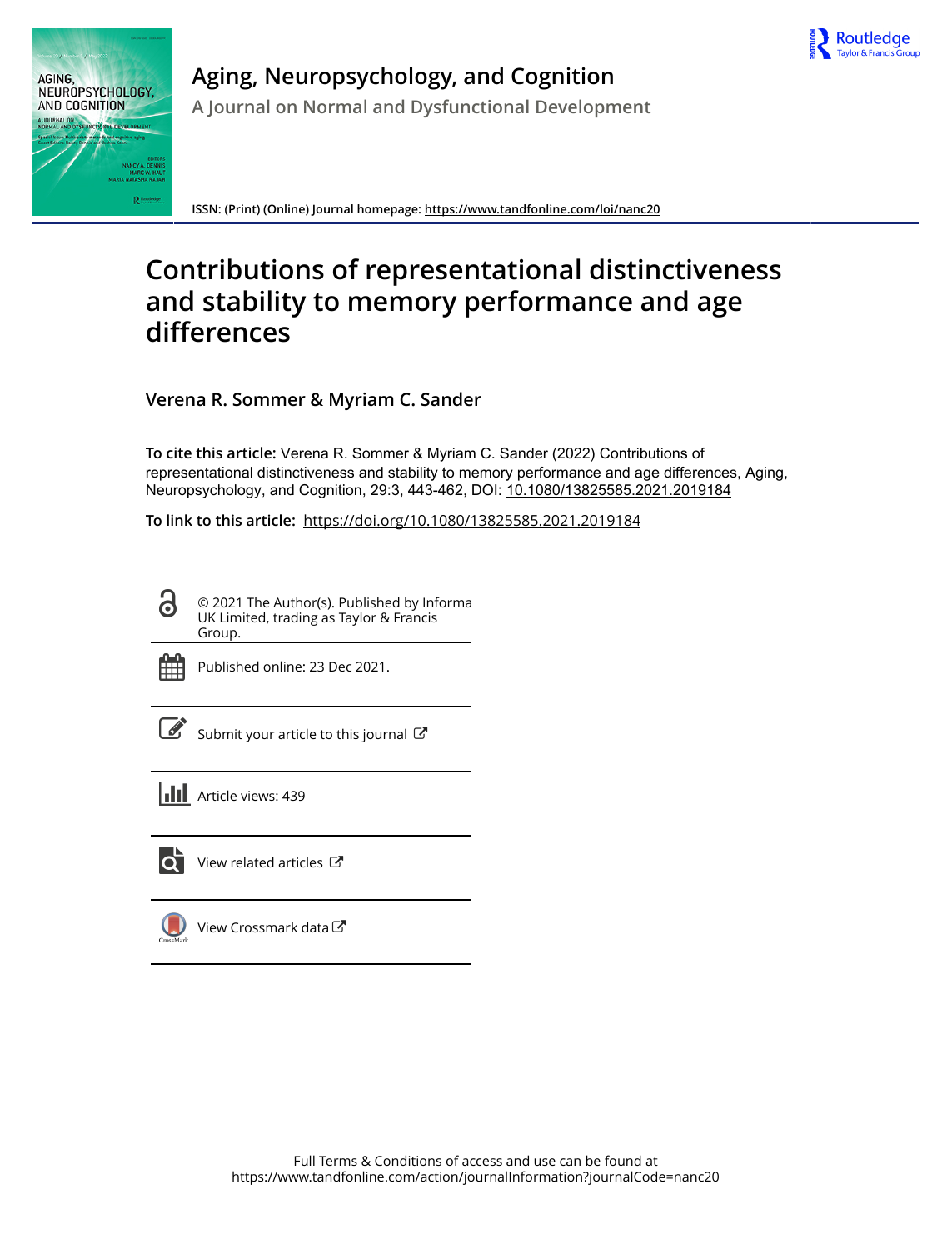REVIEW ARTICLE

**a** OPEN ACCESS **a** Check for updates

Routledae Taylor & Francis Group

# **Contributions of representational distinctiveness and stability to memory performance and age differences**

# Ve[r](http://orcid.org/0000-0001-8387-9855)ena R. Sommer and Myriam C. Sander

Center for Lifespan Psychology, Max Planck Institute for Human Development, Berlin, Germany

#### **ABSTRACT**

Long-standing theories of cognitive aging suggest that memory decline is associated with age-related differences in the way information is neurally represented. Multivariate pattern similarity analyses enabled researchers to take a representational perspective on brain and cognition, and allowed them to study the properties of neural representations that support successful episodic memory. Two representational properties have been identified as crucial for memory performance, namely the *distinctiveness* and the *stability* of neural representations. Here, we review studies that used multivariate analysis tools for different neuroimaging techniques to clarify how these representational properties relate to memory performance across adulthood. While most evidence on age differences in neural representations involved stimulus category information , recent studies demonstrated that particularly item-level stability and specificity of activity patterns are linked to memory success and decline during aging. Overall, multivariate methods offer a versatile tool for our understanding of age differences in the neural representations underlying memory.

#### **ARTICLE HISTORY**

Received 30 June 2021 Accepted 10 December 2021

#### **KEYWORDS**

Representational pattern similarity; aging; episodic memory; neural distinctiveness; neural stability

# **Introduction**

<span id="page-1-3"></span><span id="page-1-2"></span><span id="page-1-1"></span>Cognitive performance, especially episodic memory, declines in old age (Nyberg et al., [2012\)](#page-17-0). The neural dedifferentiation hypothesis of cognitive aging states that representations become less distinct in old age which accounts for age-related cognitive impairments (D. C. Park et al., [2004](#page-17-1); Koen & Rugg, [2019](#page-16-0); Koen et al., [2020\)](#page-16-1). An influential model by Li et al. [\(2000,](#page-17-2) p. [2001\)](#page-15-0) ascribes age differences in cognition to deficient neuromodulation that produces more variable activation to identical informational input, leading to reduced representational quality in old age. These predictions can be tested using multivariate neural pattern similarity analysis, comparing neural representations measured as the patterns of neural activity elicited during perception or imagination of stimuli (e.g., Carp, Park, Hebrank et al., [2011;](#page-13-0) Chadwick et al., [2010\)](#page-13-1). Accordingly, aging researchers have recently started to explore whether episodic memory decline in old age is associated with age-related differences in the way information is represented in the brain. By comparing patterns of neural activation between various conditions, multivariate pattern similarity analyses enable a representational perspective on brain and cognition, and

© 2021 The Author(s). Published by Informa UK Limited, trading as Taylor & Francis Group.

This is an Open Access article distributed under the terms of the Creative Commons Attribution License (http://creativecommons.org/ licenses/by/4.0/), which permits unrestricted use, distribution, and reproduction in any medium, provided the original work is properly cited.

<span id="page-1-0"></span>**CONTACT** Myriam C. Sander **⊗** vsommer@mpib-berlin.mpg.de; **⊗** sander@mpib-berlin.mpg.de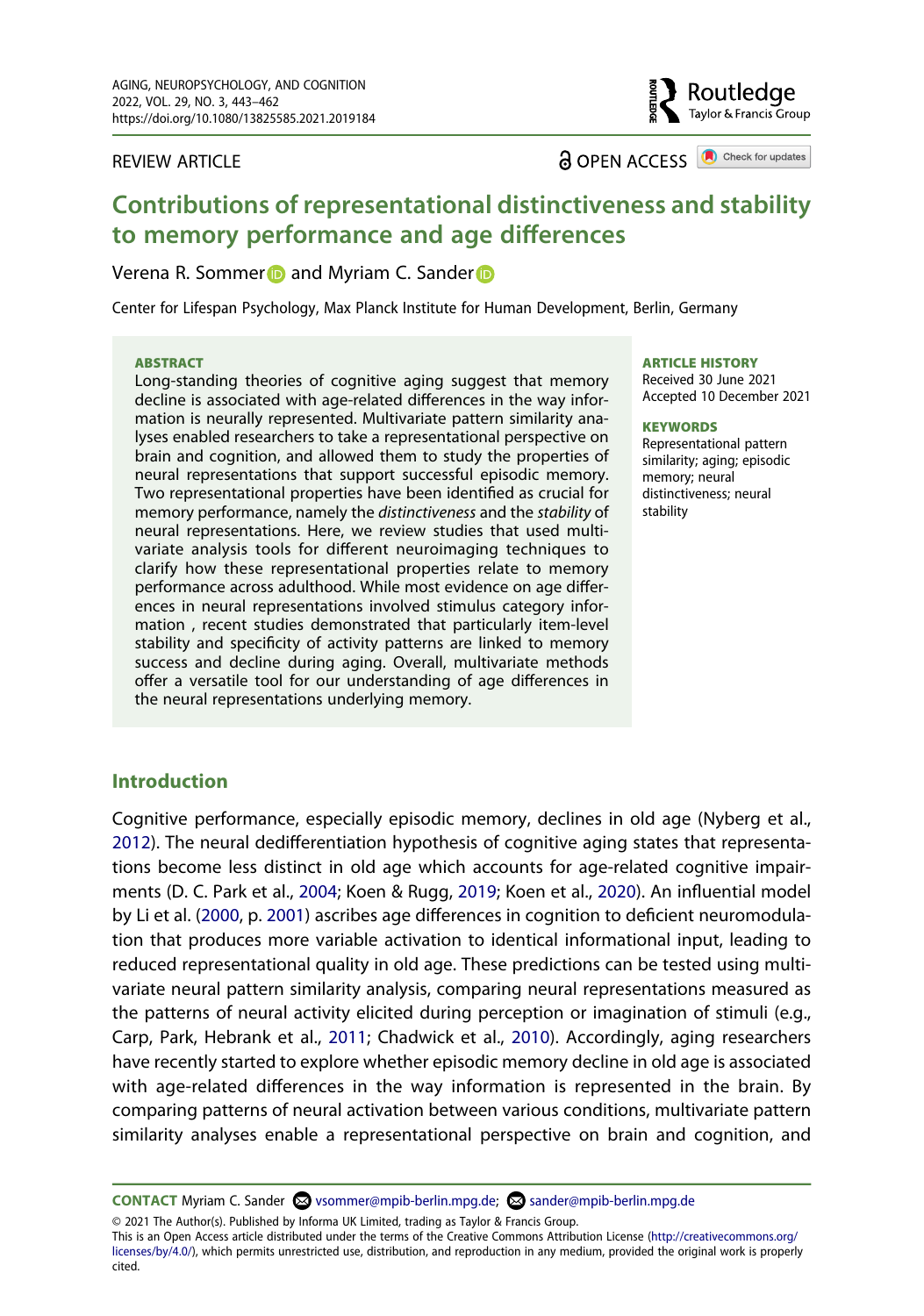allow researchers to study the properties of neural representations that support successful episodic memory. High fidelity neural representation means that different information elicits distinct neural representations whereas identical information is represented by stable, similar neural patterns. Hence, two prominent representational properties have been identified as crucial for memory performance, namely the distinctiveness and the stability of neural representations (cf., Kobelt et al., [2021;](#page-16-2) Sommer et al., [2021b\)](#page-19-0). Critically, the relation between distinctiveness and stability is essential for memory: Combining representational stability and distinctiveness, neural representational specificity is measured by the similarity of neural representations to themselves (stability) corrected for their similarity to other representations (distinctiveness) which expresses how precisely and uniquely a neural activation pattern corresponds to the information it represents (Hasinski & Sederberg, [2016](#page-15-1); Kobelt et al., [2021;](#page-16-2) Sommer et al., [2021b;](#page-19-0) Zheng et al., [2018](#page-20-0)).

<span id="page-2-4"></span>Here, we review studies that used multivariate analysis tools for different neuroimaging techniques to elucidate how representational distinctiveness, stability, and their interactions relate to memory performance across adulthood and specifically during aging. The review aims at helping researchers to navigate through the large body of evidence and to better understand age-related changes in neural representational properties that are associated with memory success and provide an overview of how multivariate methods can be used to tackle such questions.

# **Investigating Neural Representations with Multivariate Pattern Similarity Analysis**

<span id="page-2-10"></span><span id="page-2-9"></span><span id="page-2-8"></span><span id="page-2-7"></span><span id="page-2-6"></span><span id="page-2-5"></span><span id="page-2-3"></span><span id="page-2-2"></span><span id="page-2-1"></span><span id="page-2-0"></span>The brain encodes information in the spatial distribution, timing, and dynamics of its electrochemical signals (e.g., Cohen, [2011;](#page-14-0) Fries, [2015;](#page-15-2) Treves, [2007\)](#page-19-1). Multivariate analysis approaches for functional magnetic resonance imaging (fMRI) and magneto-/electroencephalography (M/EEG) data enable neuroscientists to investigate the content and properties of neural representations. Neural representations are a key concept in cognitive neuroscience that link the physical world to the way it is mentally and neurally expressed (Bain, [1874](#page-13-2); Churchland, [1986;](#page-14-1) Koch, [2004\)](#page-16-3). In the (mass-) univariate standard fMRI approach, each voxel's hemodynamic response function is modeled and voxels are identified that show common activity changes and thus maximal activation in the condition(s) of interest (e.g., Friston et al., [1994](#page-15-3)). In contrast to that, multivariate pattern analysis considers multiple voxels at once (Pillet et al., [2020](#page-18-0)) and thus takes the full "landscape" pattern of high and low activations into account (Mur et al., [2009](#page-17-3)). From these patterns of activity, aspects of a person's current mental state can be "read out" using machine-learning classifiers (decoding models; e.g., Haynes & Rees, [2006;](#page-15-4) Mitchell et al., [2004;](#page-17-4) Rissman et al., [2010](#page-18-1)) and future, untrained activity patterns can be generatively predicted (encoding models; e.g., Kay et al., [2008](#page-16-4); Mitchell et al., [2008;](#page-17-5) Van Gerven, [2016\)](#page-19-2). Multivariate pattern analysis is more commonly adopted in fMRI analysis, but in recent years it has also gained traction for time-resolved brain recordings like M/EEG (Carlson et al., [2019;](#page-13-3) Fahrenfort et al., [2018](#page-14-2); Jafarpour et al., [2013;](#page-15-5) Sommer et al., [2019](#page-19-3), Sommer et al., [2021b](#page-19-0)). While multivariate fMRI analysis mainly focusses on how content is represented in spatial patterns of neural activity, M/EEG is more time-sensitive and therefore enables researchers to study the temporal, often oscillatory dynamics of neural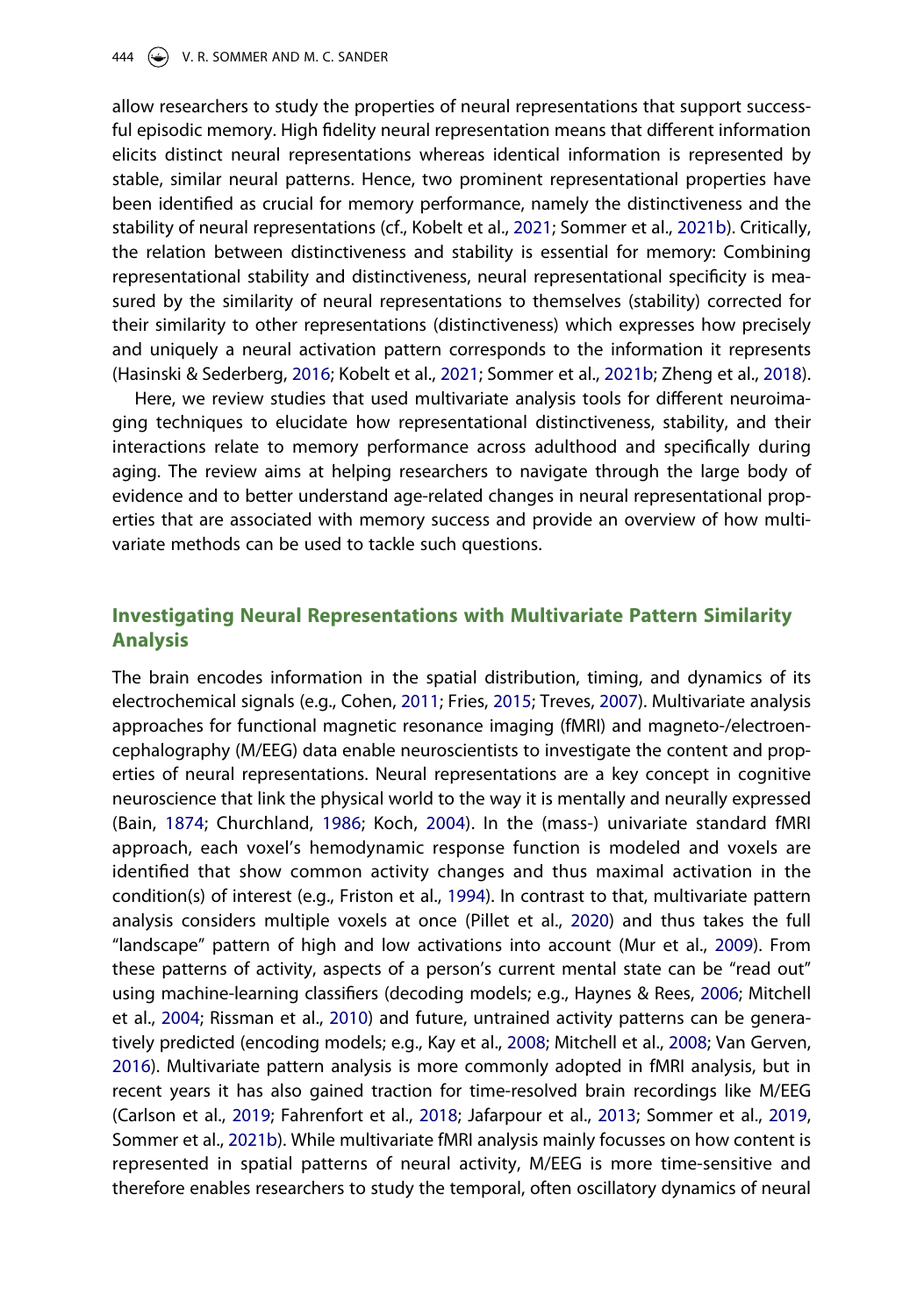activity and its role in representing information (cf., Sommer et al., [2021b](#page-19-0)). Thus, different brain recording techniques can be used to investigate different aspects of the multidimensional nature of neural information representation.

<span id="page-3-5"></span>Representational similarity analysis (RSA) is an often used multivariate pattern analysis technique offering a tool to study representational properties by comparing patterns of neural activity between different conditions (Edelman, [1998](#page-14-3); Kriegeskorte & Kievit, [2013](#page-16-5); Kriegeskorte et al., [2008\)](#page-16-6). RSA assesses the similarity (or dissimilarity, if preferred) between neural representations by, for example, correlations of the underlying activity patterns. Similarity and dissimilarity are inverses of each other that are convertible and can be used interchangeably, for example, if similarity is measured as correlation, dissimilarity is the correlation distance 1 – correlation coefficient (e.g., Kriegeskorte et al., [2008\)](#page-16-6). Comparing the (dis-)similarity of several conditions, for instance, stimulus categories, can provide a (dis-)similarity structure that is often illustrated in a matrix of all pairwise comparisons (representational similarity matrix, RSM; or representational dissimilarity matrix, RDM). These matrices can characterize the information that a given region represents and distinguishes (Kriegeskorte et al., [2008\)](#page-16-6). The representational (dis-)similarity structure in a certain region can then be compared to other regions, modalities, computational models, behavior, or between different individuals or species (i.e., second-order isomorphism; Edelman, [1998](#page-14-3); Kriegeskorte et al., [2008](#page-16-6); Shepard & Chipman, [1970;](#page-18-2) e.g., Cichy et al., [2014;](#page-14-4) Cohen et al., [2019](#page-14-5)). This comparison of RSMs/RDMs provides a common, modality-independent measuring unit that can be used to relate findings from different methods and disciplines.

<span id="page-3-7"></span><span id="page-3-6"></span><span id="page-3-4"></span><span id="page-3-3"></span><span id="page-3-2"></span><span id="page-3-1"></span><span id="page-3-0"></span>Although function and content in the brain are not separable in the strict sense (Feldman, [2016](#page-15-6); Tulving & Bower, [1974\)](#page-19-4) and every measurement of brain activity always comprises both, the differences between classic univariate and multivariate analyses have been interpreted as focusing on different neurocognitive aspects, for example, on the involvement of a particular region in a function versus the representational content in that region (Chadwick et al., [2010;](#page-13-1) Mur et al., [2009\)](#page-17-3). While the mere localization of functions to specific regions does not explain the underlying neural mechanisms, multivariate analysis approaches are thought to be more sensitive to the brain's functional organization and subtle changes in activity that allow for the investigation of how the brain may encode information (Haxby, [2012](#page-15-7); Yang et al., [2012](#page-20-1)). This has led to remarkable findings with regard to representation of contents during, for example, the perception (e.g., Haxby et al., [2001](#page-15-0); Vetter et al., [2014\)](#page-19-5) and retrieval of information (e.g., Chadwick et al., [2010;](#page-13-1) Polyn et al., [2005](#page-18-3); Schultz, [2010\)](#page-18-4). However, findings in simulated fMRI data have demonstrated that different results from multivariate pattern analysis and univariate analysis do not allow conclusions about the dimensionality of the patterns of activity in which information is encoded (Davis et al., [2014a\)](#page-14-6). Moreover, Davis et al. [\(2014a](#page-14-6)) showed that univariate fMRI analysis was sensitive to between-subject differences in mean activation levels while multivariate pattern analysis was sensitive to voxel-level variability within subjects but insensitive to between-subject variability in mean activation levels. Thus, univariate and multivariate analyses allow to focus on different aspects and levels of variability in brain activation but different results do not per se allow conclusions about certain traits (e.g., dimensionality) of the neural code. Overall, multivariate similarity analysis of brain activity data, e.g., from fMRI and M/EEG, is especially suited for investigating neural representations by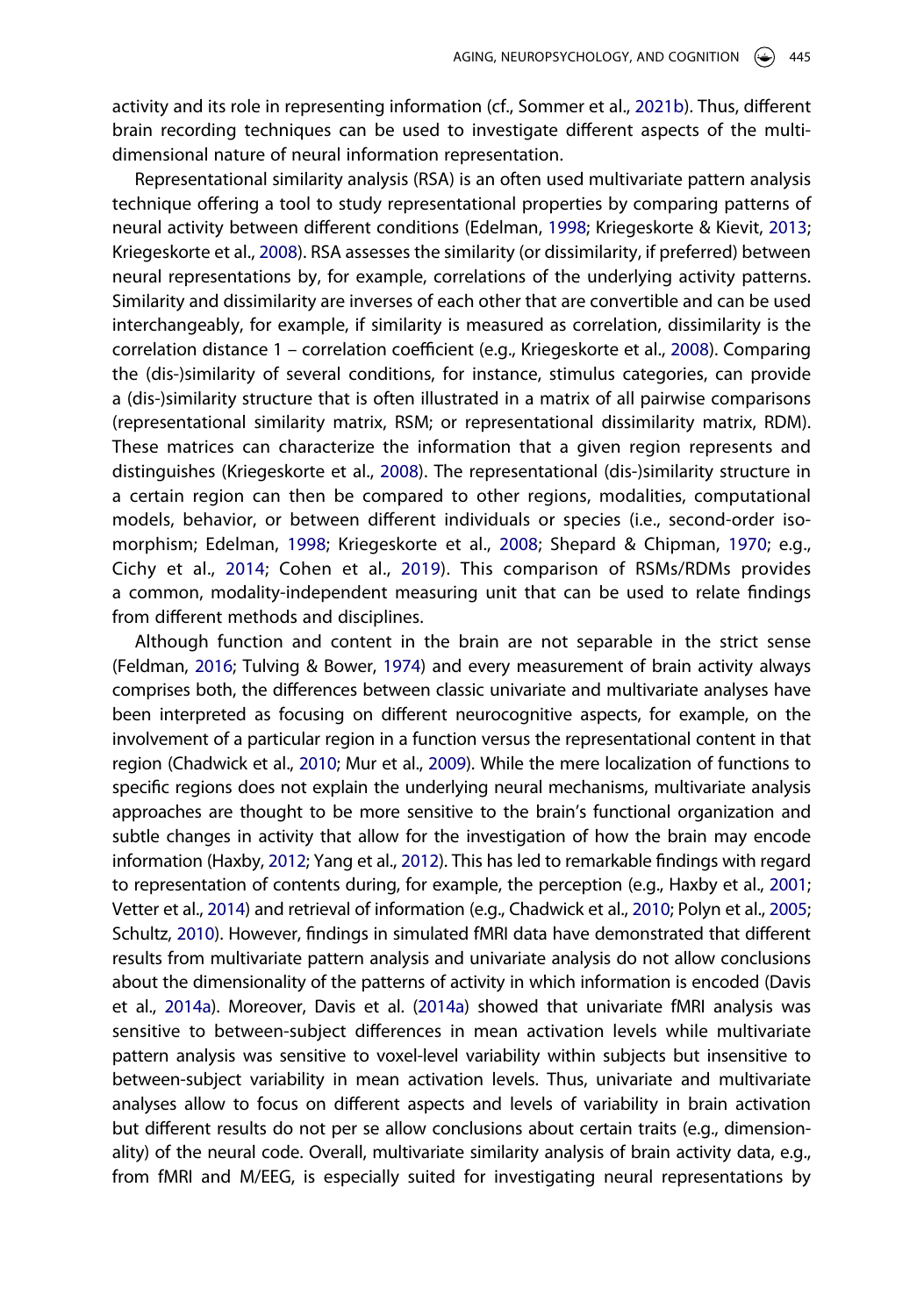focusing on informational content in neural activation. Relating these measures with behavioral outcomes enables the investigation of the neural representations underlying cognitive abilities such as episodic memory and age differences therein.

# **Representational distinctiveness and stability are critical for episodic memory performance**

Multivariate pattern similarity analysis for fMRI and M/EEG data can be leveraged to investigate how information is represented in the spatial, temporal, and spectral patterns of brain activity. Research has identified specific representational properties that are related to cognition, particularly episodic memory performance. These properties concern the relation of neural representations to each other, that is, how similar or distinct they are (*representational distinctiveness*), and how stable they are over time, that is, how precisely they are reactivated (*representational stability*).

### *Representational distinctiveness*

<span id="page-4-5"></span><span id="page-4-0"></span>It is currently debated how the relation of different representations to each other shapes memory, namely whether high similarity or distinctiveness of the representations in memory is beneficial for remembering their associated content (note that here, "distinctiveness" is synonymous with "dissimilarity" and thus the inverse of "similarity" between different representations). Network models of long-term memory assume that memory is organized in systems of nodes, i.e., memory representations, that are connected by their semantic or episodic relations (Anderson, [1983](#page-13-4); Barnden et al., [2003](#page-13-5); Raaijmakers & Shiffrin, [1992;](#page-18-5) Tulving & Donaldson, [1972\)](#page-19-6). More similar representations that share a lot of features can be conceived as nodes that are closer to each other in this network, for example, representing items from the same object category (withincategory similarity), whereas more distinct representations have a larger distance between each other, for example, representing items from different categories (between-category similarity; Kriegeskorte & Kievit, [2013\)](#page-16-5). Theories of global matching postulate that the memory strength for a specific item arises from the similarity of its representation to the representations of all other encoded items ("global similarity," Clark & Gronlund, [1996;](#page-14-7) Hintzman, [1984;](#page-15-8) Humphreys et al., [1989;](#page-15-9) Raaijmakers & Shiffrin, [1992;](#page-18-5) Xue, [2018](#page-20-2)). Specifically, the model proposes that retrieval is achieved by matching a presented item to all items in memory, and the amount of overlap scales with the sense of familiarity that the item creates. This familiarity is interpreted as evidence that the item corresponds to a past experience and, if exceeding a specific decision criterion, the participant will claim to remember the item (Clark & Gronlund, [1996;](#page-14-7) Hicks & Starns, [2006\)](#page-15-10) which can be correct or incorrect (Arndt & Hirshman, [1998;](#page-13-6) Hintzman, [1988\)](#page-15-11). In the framework of memory networks, item representations with high global similarity are located in the center of the multidimensional memory space with relatively short distances to other representations (Davis et al., [2014b](#page-14-8)). Thus, according to these theories, high global similarity is linked to high memory performance.

<span id="page-4-6"></span><span id="page-4-4"></span><span id="page-4-3"></span><span id="page-4-2"></span><span id="page-4-1"></span>The similarity with which information is neurally represented can be examined using multivariate pattern similarity analyses. By comparing the distributed activity patterns elicited by different stimuli, Davis et al. ([2014b\)](#page-14-8) could show that higher global similarity of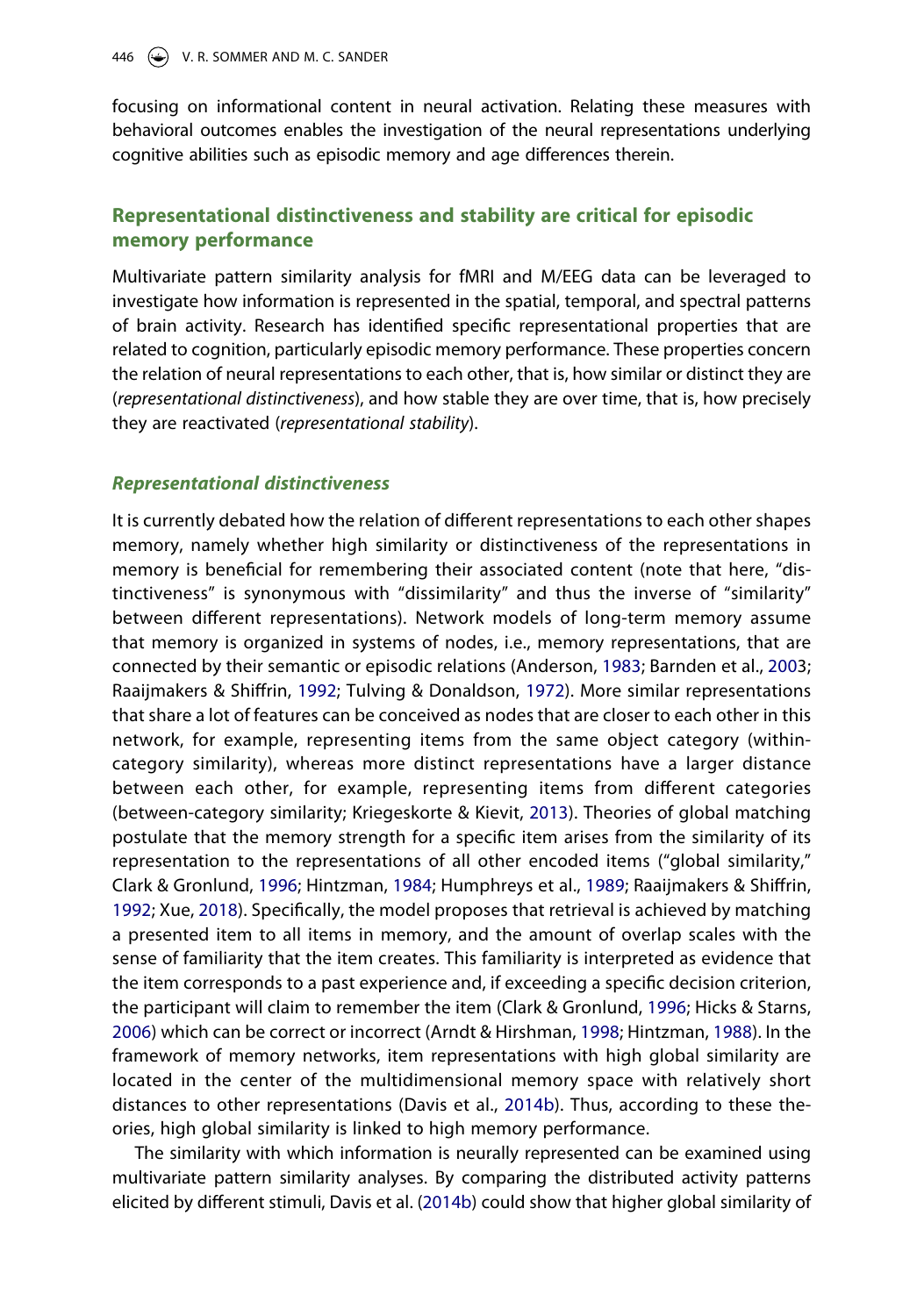fMRI patterns in the medial temporal lobe (MTL), including the hippocampus, was related to higher memory confidence in a recognition task as well as higher memory strength in a category learning task (see also, Visser et al., [2013](#page-19-7)). This provides neural evidence for the benefit of similar representations as postulated, for example, by global matching. Similar results in neocortical regions were obtained by Wagner et al. ([2016](#page-20-3)) who demonstrated that representational similarity between encoded items (unique picture–location associations) was larger for long-lasting memories compared with weaker and not remembered items. Adding evidence for the benefit of similarity also in time-resolved representations, Lu et al. ([2015](#page-17-6)) found that, at around 500 ms after stimulus onset, global EEG spatiotemporal pattern similarity was higher for later remembered than for not remembered items. In older adults, a similar association was found for EEG time–frequency patterns that showed higher global similarity for better remembered scene–word pairs (see also the next section; Sommer et al., [2019](#page-19-3)). In line with the prediction that global matching can also result in false recognition, the fMRI study by Ye et al. ([2016](#page-20-4)) showed that the similarity of both old and new item representations during recognition and all other items during encoding was associated with whether the item would be regarded as old. Specifically, high representational similarity in parietal regions was linked to reports of item recognition (whether correct or not), whereas representational similarity in visual cortex was only linked to correct recognition, suggesting distinct global matching signals in different brain areas. In summary, these studies show that similarity between different representations during encoding (Davis et al., [2014b;](#page-14-8) Lu et al., [2015;](#page-17-6) Visser et al., [2013;](#page-19-7) Wagner et al., [2016\)](#page-20-3) and between encoding and retrieval (Ye et al., [2016\)](#page-20-4) can be beneficial for memory performance, confirming cognitive models and previous behavioral results (Hintzman, [1988;](#page-15-11) see above). However, consistent with the models, high global similarity can also promote incorrect recognition (Ye et al., [2016](#page-20-4)), indicating that there may be a drawback of high similarity.

<span id="page-5-8"></span><span id="page-5-7"></span><span id="page-5-6"></span><span id="page-5-5"></span><span id="page-5-4"></span><span id="page-5-3"></span><span id="page-5-2"></span><span id="page-5-1"></span><span id="page-5-0"></span>Although representational similarity benefits memory, representations that are too similar may be prone to interference. Behavioral studies showed that items that are very different from other studied items (isolation paradigm) are better remembered than similar items (Hunt & Worthen, [2006](#page-15-12); Smith, [2011](#page-19-8)), which may indicate that high representational distinctiveness rather than similarity benefits memory. Interference from similar memories can also trigger a repulsion of memory representations in the hippocampus, making overlapping representations more distinct, which is suggested by activation patterns in the hippocampus becoming less similar with learning (Chanales et al., [2017,](#page-13-7) Chanales et al., [2021;](#page-16-2) Favila et al., [2016\)](#page-14-9). Critically, these changes were only observed in hippocampal and not cortical regions (Favila et al., [2016\)](#page-14-9), suggesting how pattern similarity outside the hippocampus and distinctiveness in the hippocampus (via pattern separation) may jointly benefit memory (see also, Ye et al., [2016](#page-20-4)). In line with the presumed pattern separation processes in the hippocampus that form distinct representations of overlapping experiences (Chadwick et al., [2011](#page-13-8); Kumaran & Maguire, [2006](#page-16-7); Schlichting et al., [2015\)](#page-18-6), LaRocque et al. ([2013](#page-16-8)) found that encoding-related global (withincategory) similarity in perirhinal and parahippocampal cortex was positively related to recognition memory, whereas the opposite relationship was observed in the hippocampus, where lower similarity was linked to better memory (see also, Wing et al., [2020](#page-20-5)). Seemingly at odds with the benefit of representational similarity, Kuhl et al. [\(2012](#page-16-9)) demonstrated that the better the BOLD response to a given encoding trial could be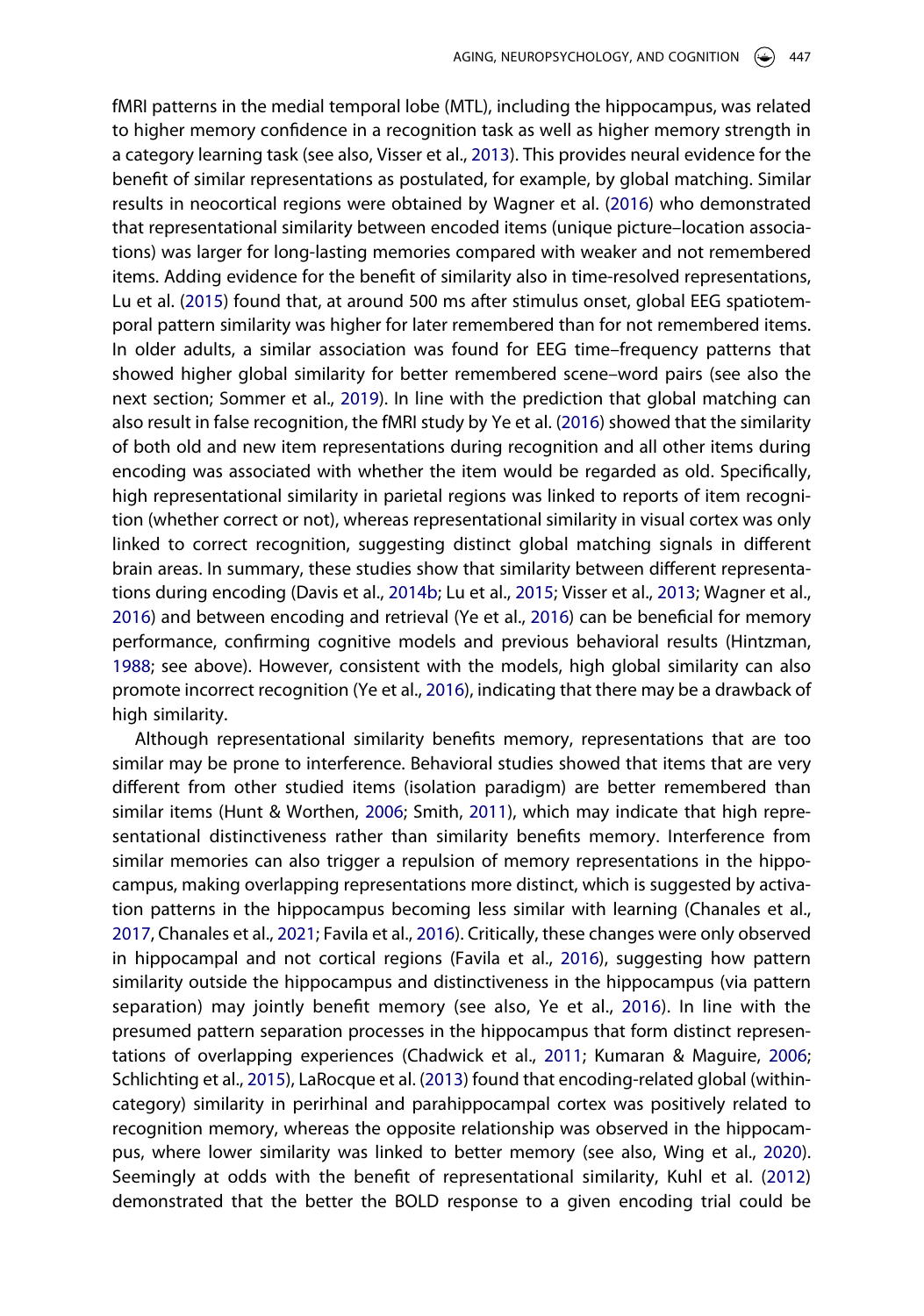classified as face or scene image, the higher was the probability that the corresponding item would be later remembered correctly. This suggests that more distinct face and scene representations were related to successful memory encoding. Confirming these decoding results as an indicator for representational distinctiveness, additional (correlation-based) pattern similarity analyses showed that between-category (faces/scenes) similarity was lower for remembered than not remembered items. However, at the same time, the representational similarity between items within the categories was higher for later remembered items, demonstrating that within-category similarity in temporal and prefrontal regions was beneficial for memory. That is, on the category-level, distinctiveness benefited memory, and on the item-level (within-categories), similarity benefited memory. These results highlight that the accurate representation of the similarity structure of presented information, for example, that related information is represented more similarly than unrelated information, reflects high-fidelity encoding and is thus linked to successful retrieval.

All in all, the relationship between different representations is a critical property to consider when investigating the formation of memories, which can be addressed with multivariate pattern similarity analyses. The discussed findings suggest that distinctiveness between representations of distinct information (e.g., different categories), but similarity between representations of related information (e.g., items of the same category), may often benefit memory. At the same time, highly similar inputs should be separable by the hippocampus, indicated by dissimilar patterns in the hippocampus being related to memory success. In conclusion, the current evidence suggests that it is not a categorical question about neural distinctiveness versus similarity. Instead, both, and particularly the right balance between them, are beneficial for memory. Whereas similarity is advantageous by giving rise to familiarity and thus recognition (global matching), it can also result in false recognition. Highly distinct representations may prevent false memories, but may also hamper correct recognition, if generalization or holistic retrieval (pattern completion) fail. Different brain regions contribute to balancing these opposing requirements of similar yet distinct neural representations, such as certain hippocampal subfields (dentate gyrus) that orthogonalize similar inputs and thus represent specifics (e.g., LaRocque et al., [2013;](#page-16-8) Wing et al., [2020](#page-20-5)) and other subfields (CA3) and neocortical areas that integrate related information (Grande et al., [2019](#page-15-13); Keresztes et al., [2017;](#page-16-10) McClelland et al., [1995](#page-17-7); Neunuebel & Knierim, [2014](#page-17-8); Norman & O'Reilly, [2003](#page-17-9); Schlichting et al., [2015](#page-18-6); Wagner et al., [2016](#page-20-3)).

## <span id="page-6-1"></span><span id="page-6-0"></span>*Representational stability*

The retention of representations over time and the potential to retrieve them constitute the ability of memory for past experiences. If an event is neurally represented by the activation pattern it elicited, then re-encountering or remembering aspects from that event should reactivate the corresponding pattern. The more precisely a representation can be reactivated the more accurately and confidently its content should be remembered (Xue, [2018](#page-20-2)). Thus, in addition to representational distinctiveness, high-fidelity neural representation furthermore implies that the representations are stable over time, indicated by accurate reactivation of the underlying neural activity patterns that benefit memory. We can distinguish between representational stability across repetitions, i.e.,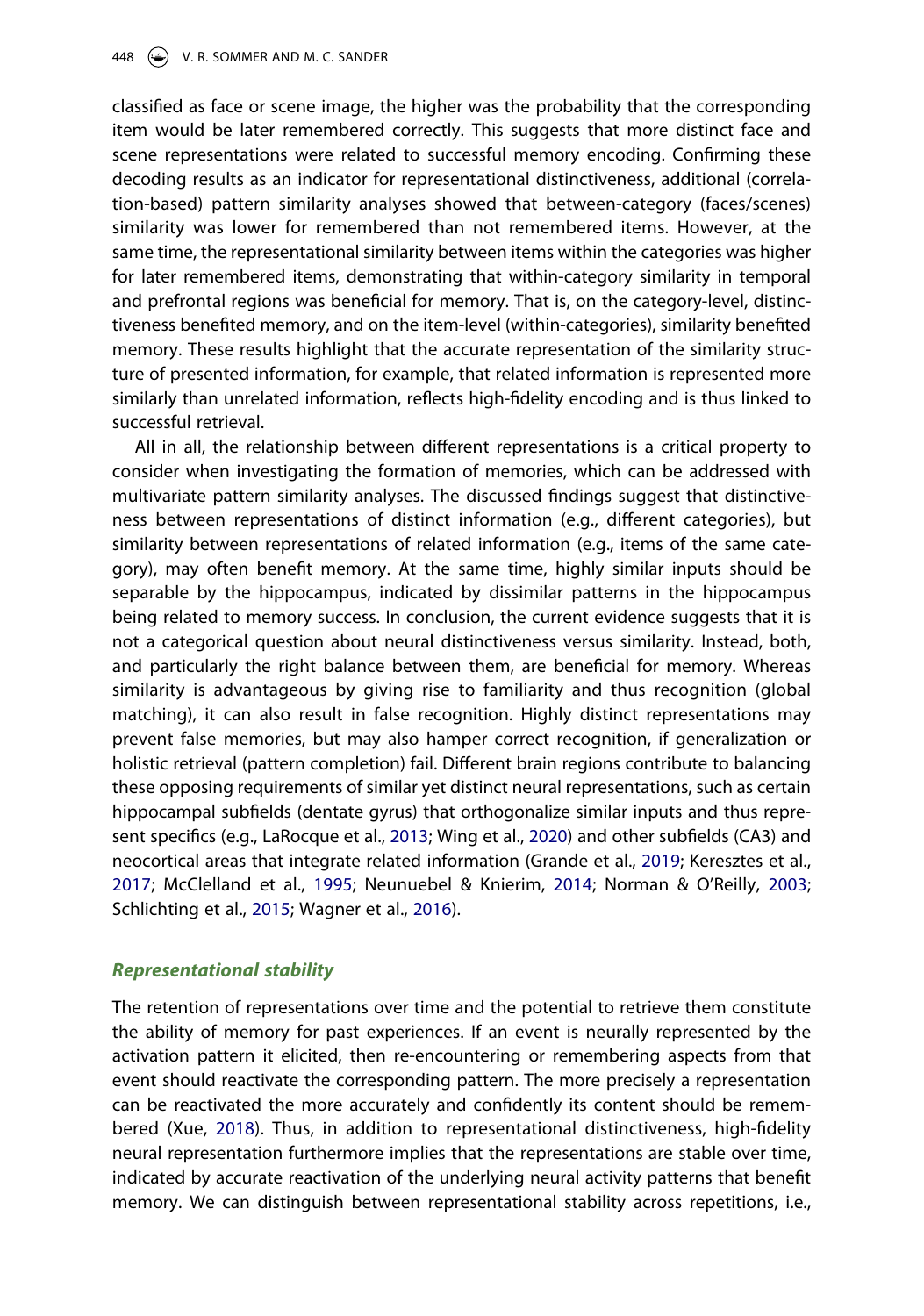identical stimulus presentations, and stability between only partly overlapping stimulus presentations. Identical repetitions can, for example, occur as repeated learning/encoding or in the context of an encoding and subsequent recognition task in which the participant is asked to respond whether they remember the repeated stimulus (old/new recognition). In these studies, high stability may be due to high similarity in processing the percept as well as to reactivation of the previously formed memory trace. In contrast, partly overlapping stimulus presentations often involve repetition of parts of the original stimulus as cues to retrieve the full stimulus (cued recall). In these cases, stability depends mostly on reactivation or cortical reinstatement of the previously formed memory trace. In both cases, the stability of the representations is quantified by the similarity of the underlying neural activity patterns.

<span id="page-7-10"></span><span id="page-7-9"></span>Accordingly, studies using multivariate analysis approaches on fMRI and EEG data have demonstrated that activation patterns of subsequently remembered items showed higher stability across repetitions compared to not remembered items (e.g., Kobelt et al., [2021\)](#page-16-2). In three fMRI experiments, Xue et al. [\(2010\)](#page-20-6) showed that greater pattern similarity across repeated encoding (of faces or words) was associated with better subsequent recognition and recall. This positive relationship between representational stability and subsequent memory was identified in many brain regions, including prefrontal, parietal, occipitotemporal, and MTL areas (see also, Visser et al., [2013](#page-19-7)). Reanalysis of parts of the data furthermore indicated that higher (univariate) frontoparietal activity may increase pattern similarity across the cortex, resulting in more consistent input to the MTL and thus improving memory encoding (Xue et al., [2013](#page-20-7)). In line with this, Lu et al. [\(2015\)](#page-17-6) demonstrated that beyond the positive link between spatiotemporal EEG pattern stability (approximately 500 ms after stimulus onset) and subsequent memory, transcranial direct current stimulation (tDCS) of the left lateral prefrontal cortex enhanced both pattern stability over right frontal electrodes and memory performance. This finding indicates a causal role of frontal activity for representational stability and memory (Lu et al., [2015\)](#page-17-6). To sum up, fMRI and EEG studies have shown that the stability of neural representations in cortical and subcortical areas, measured as pattern similarity of the underlying activity patterns, is supported by frontal activity and positively associated with memory outcomes.

<span id="page-7-8"></span><span id="page-7-7"></span><span id="page-7-6"></span><span id="page-7-5"></span><span id="page-7-4"></span><span id="page-7-3"></span><span id="page-7-2"></span><span id="page-7-1"></span><span id="page-7-0"></span>In addition to stable neural representations during repeated encounters, it is a key element of multiple models of episodic memory (Alvarez & Squire, [1994](#page-13-9); McClelland et al., [1995;](#page-17-7) Norman & O'Reilly, [2003](#page-17-9); Rolls, [2000;](#page-18-7) Shastri, [2002](#page-18-8)) that the neurocognitive processes involved during event encoding are also involved when that event is retrieved (Damasio, [1989](#page-14-10); Nyberg et al., [2000](#page-17-10); Rugg et al., [2008\)](#page-18-9). During memory retrieval, reencountering stimuli or contexts related to the initial event can improve the access to the target memory and facilitate remembering through the reinstatement of memory representations (Danker & Anderson, [2010](#page-14-11); Norman & O'Reilly, [2003\)](#page-17-9). This reinstatement can be studied by measuring the encoding–retrieval similarity of the neural activity patterns. Accordingly, several studies using fMRI or MEG showed reinstatement of stimulus category information during successful retrieval (Jafarpour et al., [2014](#page-15-14); Kuhl & Chun, [2014;](#page-16-11) Kuhl et al., [2011;](#page-16-12) Polyn et al., [2005\)](#page-18-3). Furthermore, reinstatement of item information has been demonstrated in spatial fMRI representations (Ritchey et al., [2013](#page-18-10); Staresina et al., [2012](#page-19-9); Tompary et al., [2016;](#page-19-10) Wing et al., [2015\)](#page-20-8) and temporal/spectral EEG and iEEG representations (Kerrén et al., [2018](#page-16-13); Michelmann et al., [2018;](#page-17-11) Yaffe et al., [2014](#page-20-9); Zhang et al.,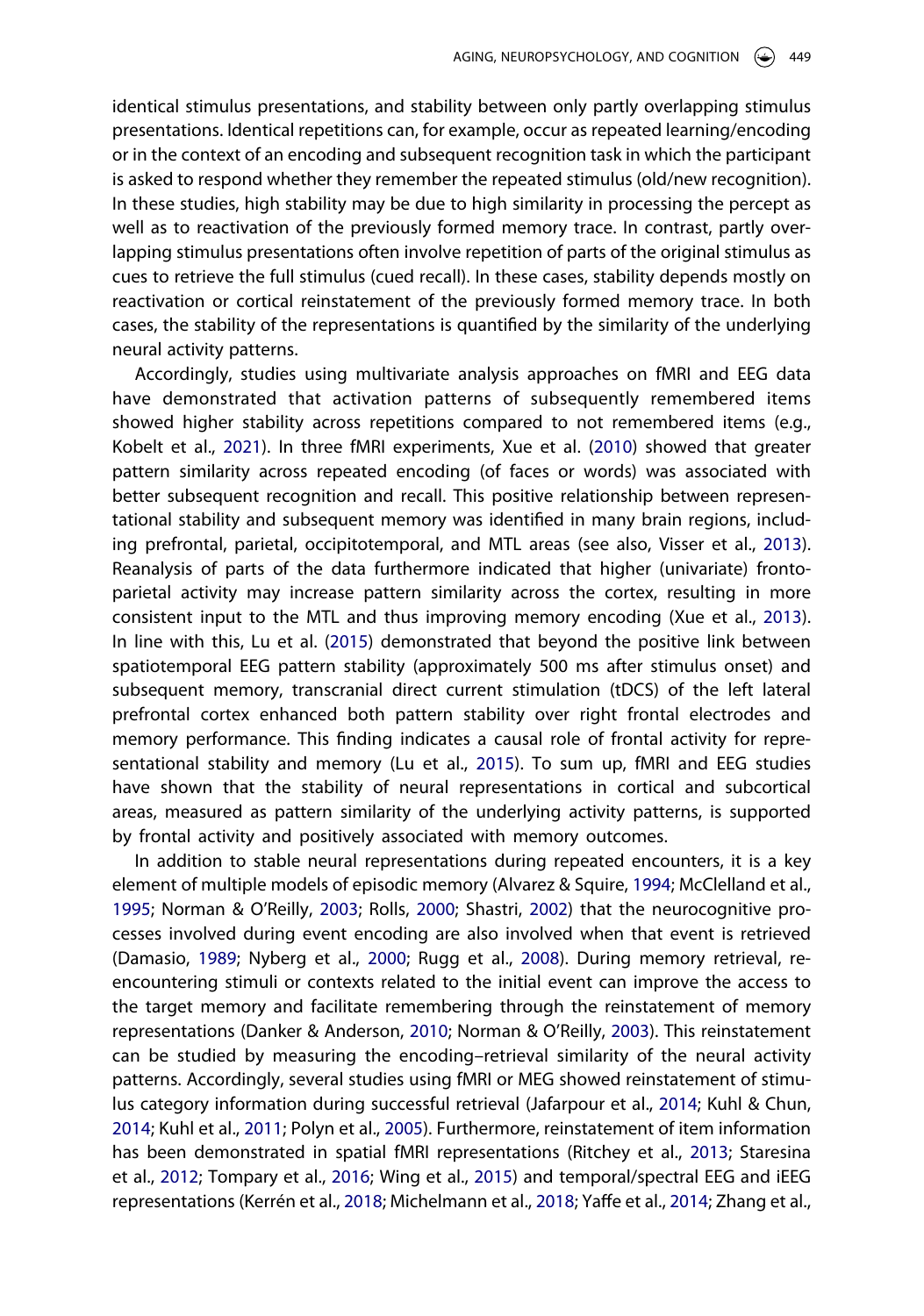[2015\)](#page-20-10). These findings show that neural activity patterns during retrieval reflect the reinstatement of the representations of encoding, which is supported by the hippocampus (e.g., Staresina et al., [2012](#page-19-9)), and positively related to memory outcomes. In contrast to the studies on stability during repeated encoding (see above), the majority of the studies on encoding–retrieval similarity did not show exact repetitions but showed cues to induce retrieval (exceptions: Ritchey et al., [2013;](#page-18-10) Zhang et al., [2015](#page-20-10)). Thus, stability of neural representations is not merely similarity in processing identical stimulus input but remains critical for memory success also in the absence of the full stimulus. However, the extent to which neural representations during retrieval resemble the initial representations from encoding may not fully explain memory retrieval processing. Recent evidence suggests that retrieved memory representations may be systematically transformed representations of the initial encoding representations and therefore not direct mirrors of encoded information (Xiao et al., [2017](#page-20-11); for review, see, Favila et al., [2020](#page-14-12)). Future research should target the mechanisms, causes, and consequences of precise reinstatement yet systematic transformations in neural representations from perception to memory.

<span id="page-8-0"></span>In summary, the above studies have shown that reliable neural reactivation in cortical and subcortical regions both during (repeated) encoding and, to a certain degree, during retrieval is positively related to the ability to remember the presented material. Thus, representational stability measured as the item-level similarity of neural activity patterns constitutes a representational property that benefits successful episodic memory.

Connecting representational stability and distinctiveness, the stability of neural patterns across repetitions can be compared to their similarity to other representations, which indicates the amount of stimulus-specific information. Hasinski and Sederberg ([2016\)](#page-15-1) related the stability of face representations to the representational similarity between different faces and revealed that only subsequently remembered faces showed larger stability than between-face similarity in the fusiform face area (FFA). This difference of within-item and between-item similarity is thus used as a measure of item specificity (see also, Kobelt et al., [2021;](#page-16-2) Sommer et al., [2021b;](#page-19-0) Xue et al., [2010;](#page-20-6) Zheng et al., [2018\)](#page-20-0). The findings suggest that perceived information can be best remembered if eliciting stimulusspecific representations, that is, highly stable neural patterns and, in comparison, high distinctiveness between different representations. Given that most memory tasks require retrieving stimulus-specific information, it is plausible to assume that item specificity of neural representations is crucial for successful memory formation (Xue, [2018](#page-20-2)).

Together, the presented studies reveal that both the (dis)similarity between different representations (distinctiveness) and their similarity to themselves across repetitions and between encoding and retrieval (stability) reflect the fidelity of neural information representation and are important for memory performance. Thus, distinctiveness and stability are representational properties that provide crucial insights into the conditions under which experiences are successfully transformed into lasting memories and therefore may play an important role in the neurocognitive changes occurring during aging.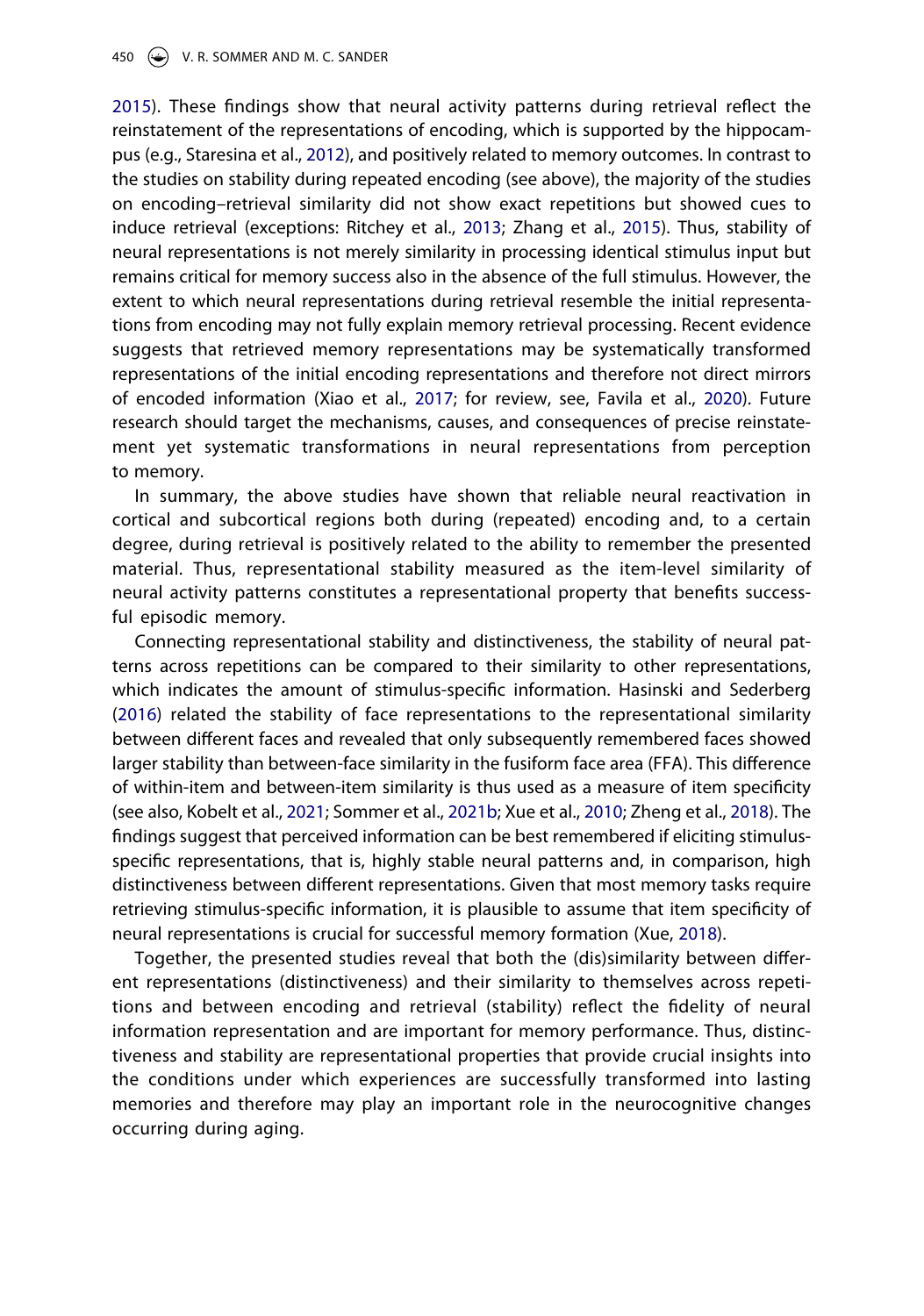# **Age-related differences in neural representations**

<span id="page-9-9"></span>Aging is commonly associated with a loss in memory and other cognitive abilities. As the fidelity of information representation has been shown to be linked to memory success (see previous section), degraded quality of neural representational properties may explain age-related memory deficits. In line with the early idea that neural activity may become noisier in old age (Welford & Birren, [1965\)](#page-20-12), an influential model by Li and colleagues suggested that cognitive aging was linked to deficient (mainly dopaminergic) neuromodulation, which increases neural noise and thus leads to less stable and less distinct neural representations (Li et al., [2000](#page-17-2), Li et al., [2001](#page-15-0); Li & Lindenberger, [2006](#page-17-12); Li & Sikström, [2002](#page-17-13)). Accordingly, a prevalent hypothesis of cognitive aging states that neural representations become dedifferentiated with advancing age, with negative effects for cognitive abilities (neural dedifferentiation hypothesis; for recent reviews, see, Koen & Rugg, [2019;](#page-16-0) Koen et al., [2020\)](#page-16-1).

<span id="page-9-6"></span>First fMRI studies operationalized neural differentiation as how selectively regions in the ventral visual cortex (VVC) responded to their preferred stimulus categories, for example, FFA to face images and parahippocampal place area (PPA) to scene/house images. D. C. Park et al. ([2004](#page-17-1)) showed that for young adults, the voxels that showed the largest BOLD response to stimuli from one category exhibited considerably less activity when stimuli from other categories were presented, but for older adults, the activation difference between these preferred and non-preferred categories was smaller. This provided evidence for age-related neural dedifferentiation in the form of reduced univariate regional selectivity and was replicated by a number of fMRI studies (e.g., Kobelt et al., [2021;](#page-16-2) Koen et al., [2019](#page-16-14); Park et al., [2012;](#page-18-11) Pauley et al., [2021;](#page-18-12) Payer et al., [2006](#page-18-13); Voss et al., [2008\)](#page-19-11) that were also recently able to link this neural selectivity to memory performance (e.g., Kobelt et al., [2021;](#page-16-2) Koen et al., [2019\)](#page-16-14).

<span id="page-9-8"></span><span id="page-9-7"></span><span id="page-9-5"></span><span id="page-9-4"></span><span id="page-9-1"></span>By deploying multivariate analysis approaches, several further studies have also revealed reduced distinctiveness of the neural activation patterns elicited by different categories for older compared with younger adults (visual: Carp, Park, Polk et al., [2011](#page-13-10); Kobelt et al., [2021;](#page-16-2) Koen et al., [2019](#page-16-14); Park et al., [2010](#page-18-14); Zheng et al., [2018](#page-20-0); auditory: Lalwani et al., [2019](#page-16-15)). For example, Park et al. [\(2010\)](#page-18-14) operationalized neural distinctiveness as how well a pattern classifier was able to differentiate between faces and houses based on the elicited BOLD patterns. Classification accuracy was lower in older adults compared to young adults, indicating age-related neural dedifferentiation. Other studies used the difference in similarity between representations of stimuli from the same and stimuli from different categories as an indicator of neural representational category specificity, which has been shown to be reduced in older adults (e.g., Carp, Park, Hebrank et al., [2011](#page-13-0)). To sum up, these findings provide evidence that neural representations are indeed less distinctive in old age, endorsing the neural dedifferentiation hypothesis.

<span id="page-9-3"></span><span id="page-9-2"></span><span id="page-9-0"></span>The observed age differences in neural representational properties provide evidence to assume a link between degraded neural representations and the commonly reported behavioral findings in the aging literature, such as impaired general cognitive capabilities (Park et al., [2010](#page-18-14)), the declining ability to remember event-specific details (Bowman et al., [2019;](#page-13-11) Greene & Naveh-Benjamin, [2020](#page-15-15); Koutstaal & Schacter, [1997](#page-16-16)), and the tendency to over-generalize and thus the proneness to false memories, especially regarding highly similar information (Fandakova et al., [2013,](#page-14-13) Fandakova et al., [2020;](#page-16-1) Schacter et al., [1997](#page-18-15);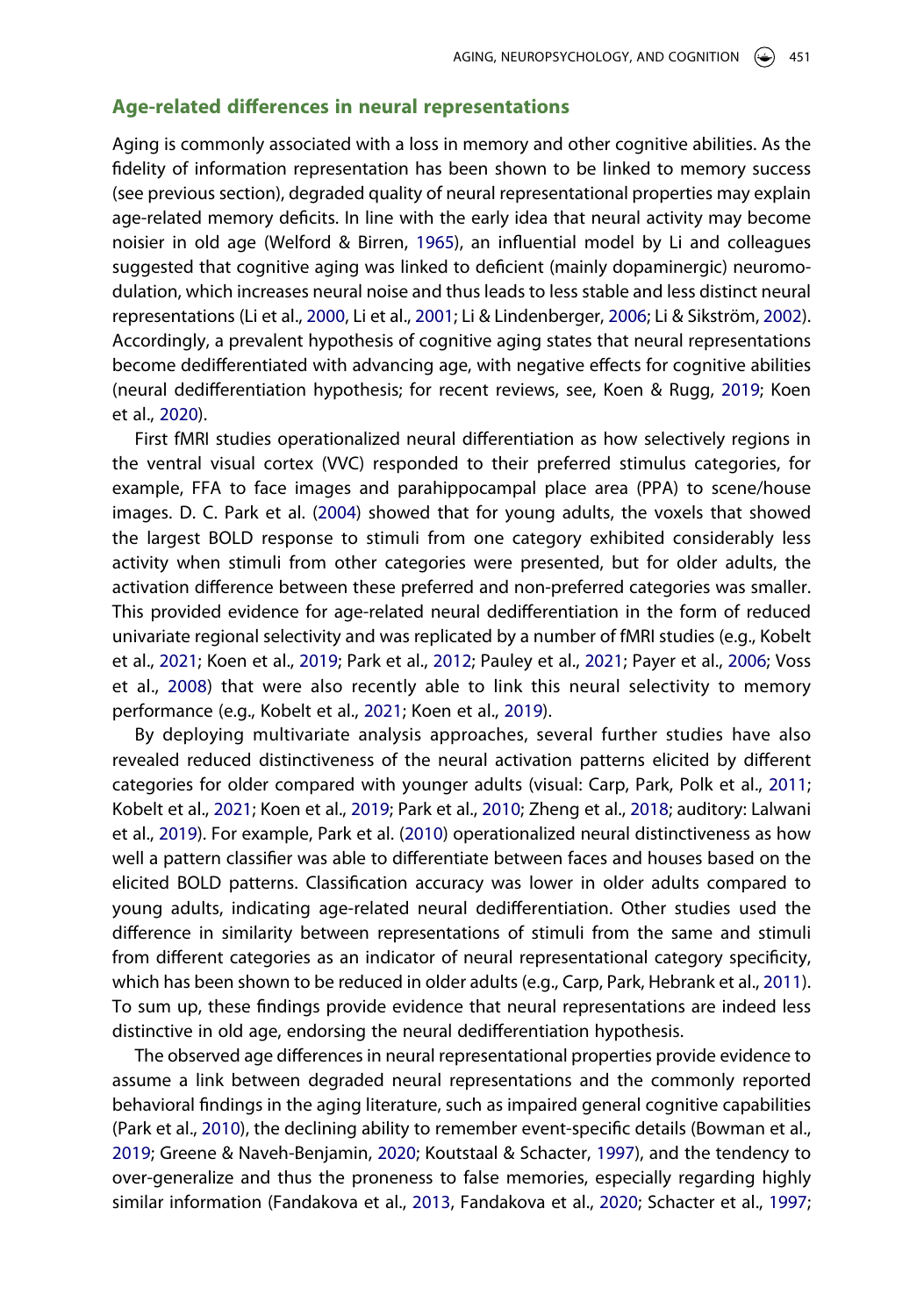<span id="page-10-3"></span><span id="page-10-1"></span>Sommer et al., [2021a;](#page-19-12) Toner et al., [2009](#page-19-13)). The fMRI study by Park et al. ([2010](#page-18-14)) showed that neural category specificity (classification accuracy) in older adults was associated with fluid processing abilities (but not crystallized knowledge). More recently, Koen et al. ([2019](#page-16-14)) identified a direct link between neural category specificity (within-category minus between-category similarity during scene and object encoding) and recognition performance for the same stimuli for both young and older adults in PPA (see also, Katsumi et al., [2021,](#page-16-17) but compare Kobelt et al., [2021](#page-16-2), who did not find any association between category specificity and memory performance). Furthermore, St-Laurent et al. ([2014](#page-19-14)) investigated the similarity between representations of individual short video clips during perception and mental replay. The BOLD patterns elicited by the different videos were more similar to each other in older adults than in young adults. This age-related increase in similarity was larger during recall than during direct perception. Although older adults freely recalled fewer details about the clips, these performance differences were rather linked to the stable reinstatement of the representations than to their distinctiveness (see below). The same observation of higher similarity among different neural representations during encoding in older adults compared to young adults was also made in an EEG study by Sommer et al. [\(2019\)](#page-19-3). In the study, participants used an imagery strategy to learn associations of unrelated scenes and words that were later tested in cued recall tasks. Older adults' cued memory recall performance actually benefitted from their increased global similarity in EEG time–frequency patterns during learning, which is in line with the global matching theory (see above). In contrast, young adults' performance benefitted from more distinct neural representations, which was related to their stronger reliance on the imagery strategy that involved forming distinct mental images of the scene–word pairs. These results suggest a shift in encoding strategies from young to older adulthood that is reflected in the relationship of neural representational similarity and memory performance. In summary, the discussed studies are in line with the observations from the general memory literature that high representational distinctiveness is beneficial for memorizing the respective material (Kuhl et al., [2012\)](#page-18-11) and reduced distinctiveness may explain worse cognitive performance in older adults.

<span id="page-10-4"></span><span id="page-10-2"></span><span id="page-10-0"></span>In addition to neural distinctiveness, the stability across repetitions and the reinstatement of neural representations during memory retrieval have been demonstrated to be important for memory success. Zheng et al. ([2018\)](#page-20-0) compared item stability across repeated encoding between younger and older adults and found that, independent of their distinctiveness from other representations, the stability of item representations in the visual cortex was reduced in older adults. This was furthermore associated with lower memory performance compared with young adults. Crucially, item stability was an important contributor to memory performance as indicated by subsequent memory effects (Paller & Wagner, [2002](#page-17-14)). Adding evidence to the importance of representational stability, also Kobelt et al. ([2021](#page-16-2)) demonstrated reduced neural stability in older adults, which was associated with recognition performance. St-Laurent et al. [\(2014\)](#page-19-14) furthermore identified less stable cortical reinstatement of item representations during mental replay of short video clips in older adults compared with young adults. Older adults freely recalled fewer details about the videos, which was linked to their less precise neural reactivation (see also Deng et al., [2021;](#page-14-14) Folville et al., [2019](#page-15-16)). To sum up, in line with the predictions by Li and colleagues, there is accumulating evidence that age differences in the stability of representations across encoding repetitions and retrieval are a critical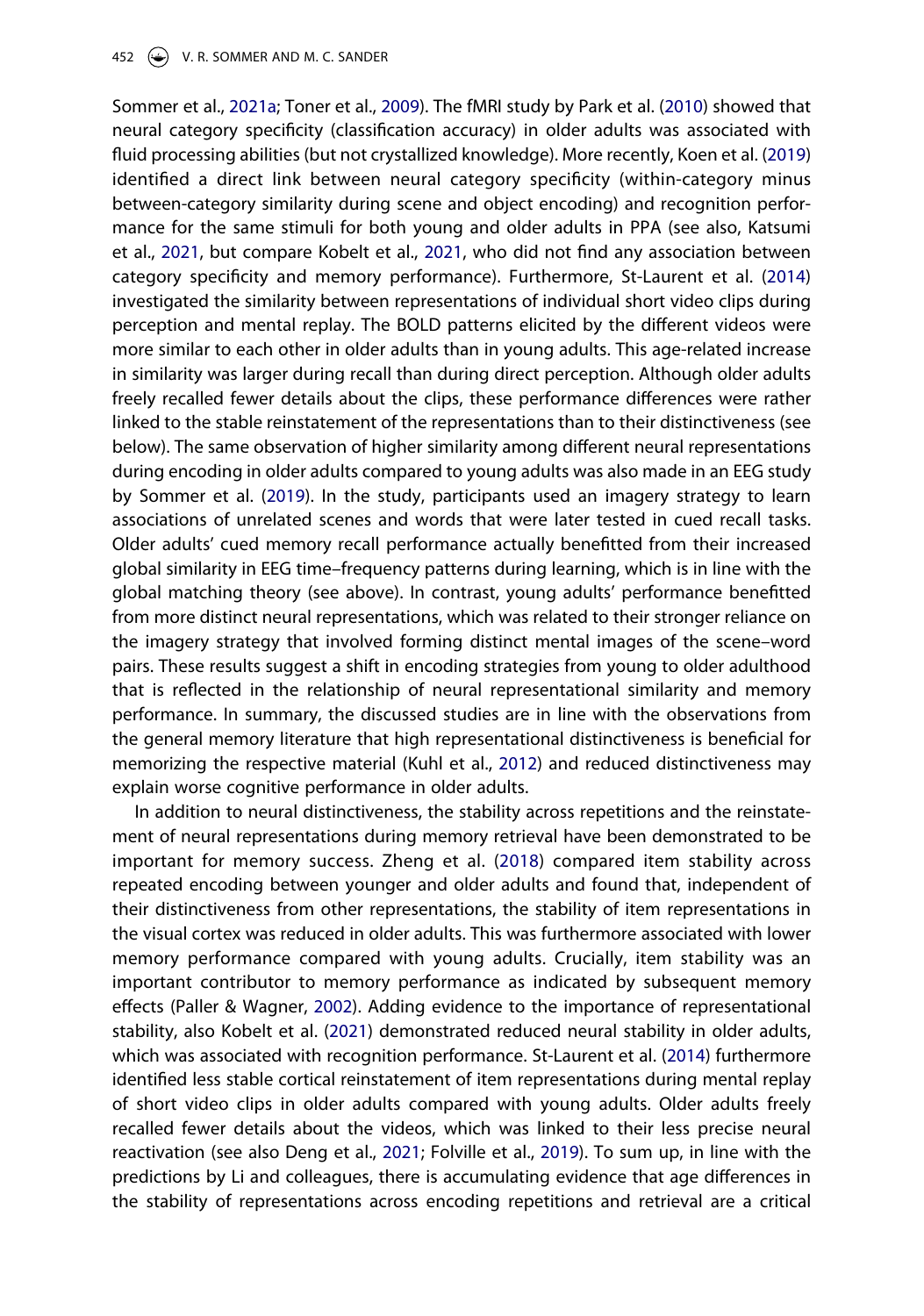<span id="page-11-11"></span><span id="page-11-0"></span>factor contributing to age-related memory decline (see also, Abdulrahman et al., [2017](#page-13-12); Thakral et al., [2017](#page-19-15); Wang et al., [2016](#page-20-13), for findings on age differences in category or task context reinstatement). This reduced neural stability may lead to reduced neural distinctiveness; however, their direct interrelationship has rarely been investigated (Hill et al., [2021;](#page-15-17) Kobelt et al., [2021](#page-16-2); St-Laurent et al., [2014](#page-19-14)).

<span id="page-11-6"></span>The difference of stability and between-item similarity is a measure of item-level specificity (e.g., Hasinski & Sederberg, [2016\)](#page-15-1). That is, high item specificity depends on high representational stability as well as high representational distinctiveness, both of which are associated with memory performance (see previous section). Zheng et al. ([2018](#page-20-0)) showed that the level of item specificity of the BOLD representations in visual cortex was related to memory performance, while evidence regarding age differences were less clear (Koen & Rugg, [2019\)](#page-16-0). In contrast, Kobelt et al. ([2021](#page-16-2)) found reduced item specificity in occipital cortices of older adults compared to young adults that was related to recognition performance beyond category specificity. In summary, the discussed findings indicate that beyond category-level distinctiveness also single items are represented less distinctively in old age (see also, Trelle et al., [2019\)](#page-19-16). These results are in line with the model by Li and colleagues about age-related cognitive decline (e.g., Li et al., [2001](#page-17-15)) and the underlying neural representational changes, namely that increased variability in neural responses would lead to less stable and in turn less distinct neural representations (Li et al., [2001\)](#page-17-15).

<span id="page-11-12"></span><span id="page-11-8"></span><span id="page-11-5"></span><span id="page-11-3"></span><span id="page-11-1"></span>In addition to category and item representations, age-related reduced neural distinctiveness has been shown between different tasks (Carp et al., [2010;](#page-13-13) St-Laurent et al., [2011](#page-19-17)) and in other modalities including the motor (Carp, Park, Hebrank et al., [2011;](#page-13-0) Cassady et al., [2020\)](#page-13-14), sensorimotor (Cassady et al., [2019](#page-13-15)), somatosensory (Cassady et al., [2020\)](#page-13-14), and auditory system (Erb et al., [2020;](#page-14-15) Lalwani et al., [2019;](#page-16-15) Erb et al., [2020](#page-14-15); Lalwani et al., [2019](#page-16-15)). A recent preprint furthermore showed positive correlations between category specificity across different domains, i.e., in visual, auditory, and motor cortices (Simmonite & Polk, [2021\)](#page-19-18), indicating that there may be a shared mechanism across brain regions inducing less specific activation patterns in older adults (see also below).

<span id="page-11-10"></span>All in all, the representational properties distinctiveness and stability have been shown to be subject to age-related differences, that are linked to memory performance differences. This provides further evidence that the precision with which information is encoded in neural activation patterns shapes how detailed the information can be retrieved. The quality of neural representations appears to change across the adult lifespan, explaining memory deficits in both healthy and possibly pathological aging (Maass et al., [2019\)](#page-17-16). Especially the item specificity of neural representations has shown to be critical for memory performance across the adult lifespan and furthermore addresses the relationship between distinctiveness and stability to each other.

<span id="page-11-9"></span><span id="page-11-7"></span><span id="page-11-4"></span><span id="page-11-2"></span>Furthermore, investigating the neuromodulatory basis of altered neural representations across adulthood is currently a great matter of interest. In addition to the model by Li and colleagues (see above) that connected reduced neural distinctiveness mainly to deficient dopaminergic modulation, age-associated reduction in single-neuron selectivity of non-human animals has also been linked to a decline in inhibitory neurotransmission by gamma-aminobutyric acid (GABA; Ding et al., [2017;](#page-14-16) Hua et al., [2008](#page-15-18); Leventhal et al., [2003\)](#page-17-17). This relationship has also been demonstrated in humans (Cassady et al., [2019](#page-13-15); Chamberlain et al., [2021;](#page-13-16) Lalwani et al., [2019\)](#page-16-15): Measuring neural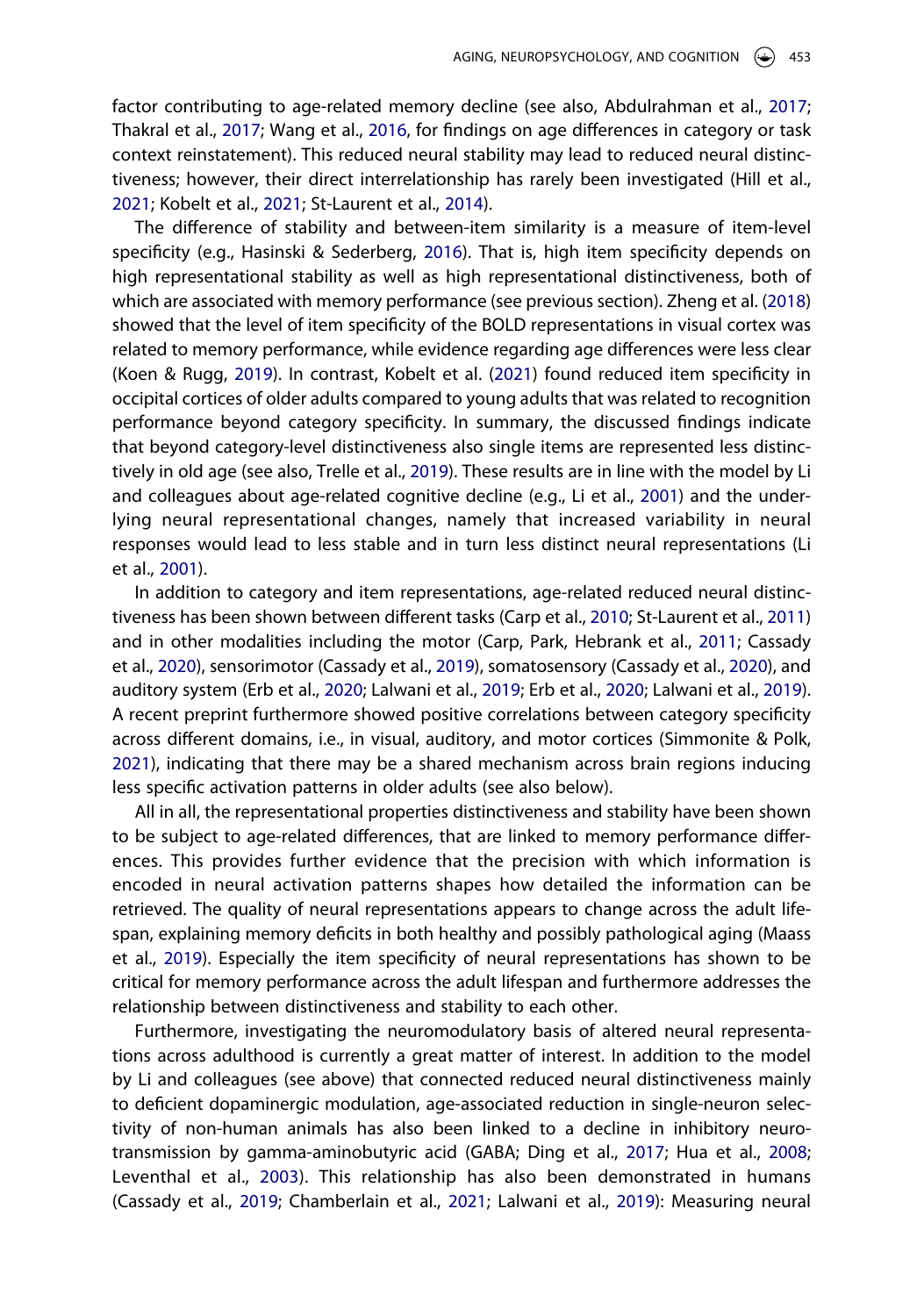<span id="page-12-0"></span>distinctiveness with fMRI and GABA levels with magnetic resonance spectroscopy (MRS), it was found, for example, that individual differences in the neural distinctiveness of faces versus houses (Chamberlain et al., 2019) and music versus speech (Lalwani et al., [2019\)](#page-16-15) were related to individual differences in GABA levels in older adults, suggesting a contribution of GABA in age-related neural dedifferentiation. Other studies showed that GABA concentrations were positively related to cognitive performance and thus reduced GABA levels in old age were linked to cognitive deficits (Hermans et al., [2018;](#page-15-19) Porges et al., [2017](#page-18-16); Simmonite et al., [2019\)](#page-18-17). These findings establish the key role of proficient neuromodulation for high-fidelity (i.e., stable and distinct) neural representations and cognitive performance and prepare for future research using multivariate analysis approaches for illuminating how age-related deficits in neuromodulation are related to altered neural representations in old age.

# **Conclusion**

Multivariate pattern similarity analysis methods are a versatile tool that enable neuroscientists to study the neural representations underlying episodic memory performance and how they differ across adulthood. In particular, the distinctiveness, stability, and specificity of neural activation patterns have been identified as important predictors of memory success that differ between younger and older adults. This allows critical insights into the neural basis of cognitive decline in old age, for instance, by testing the predictions of the neural dedifferentiation hypothesis. Future studies should furthermore examine the longitudinal development of these representational properties across the lifespan to gain an understanding of the neural and cognitive changes occurring during aging.

# **Acknowledgments**

The research was conducted within the Lifespan Age Differences in Memory Representations (LIME) project. The review is based on VRS's dissertation "The Fidelity of Neural Representations Shapes Episodic Memory Across the Human Lifespan" (Freie Universität Berlin; [http://dx.doi.org/10.17169/](http://dx.doi.org/10.17169/refubium-28640) [refubium-28640\)](http://dx.doi.org/10.17169/refubium-28640). VRS was a fellow of the International Max Planck Research School on the Life Course. MCS was supported by the MINERVA program of the Max Planck Society. We thank all members of the LIME and RHYME projects for their helpful inputs.

# **Disclosure statement**

No potential conflict of interest was reported by the author(s).

# **Funding**

This work was supported by the Max-Planck-Gesellschaft [Minerva Research Group awarded to MCS].

# **ORCID**

Verena R. Sommer http://orcid.org/0000-0001-6885-8204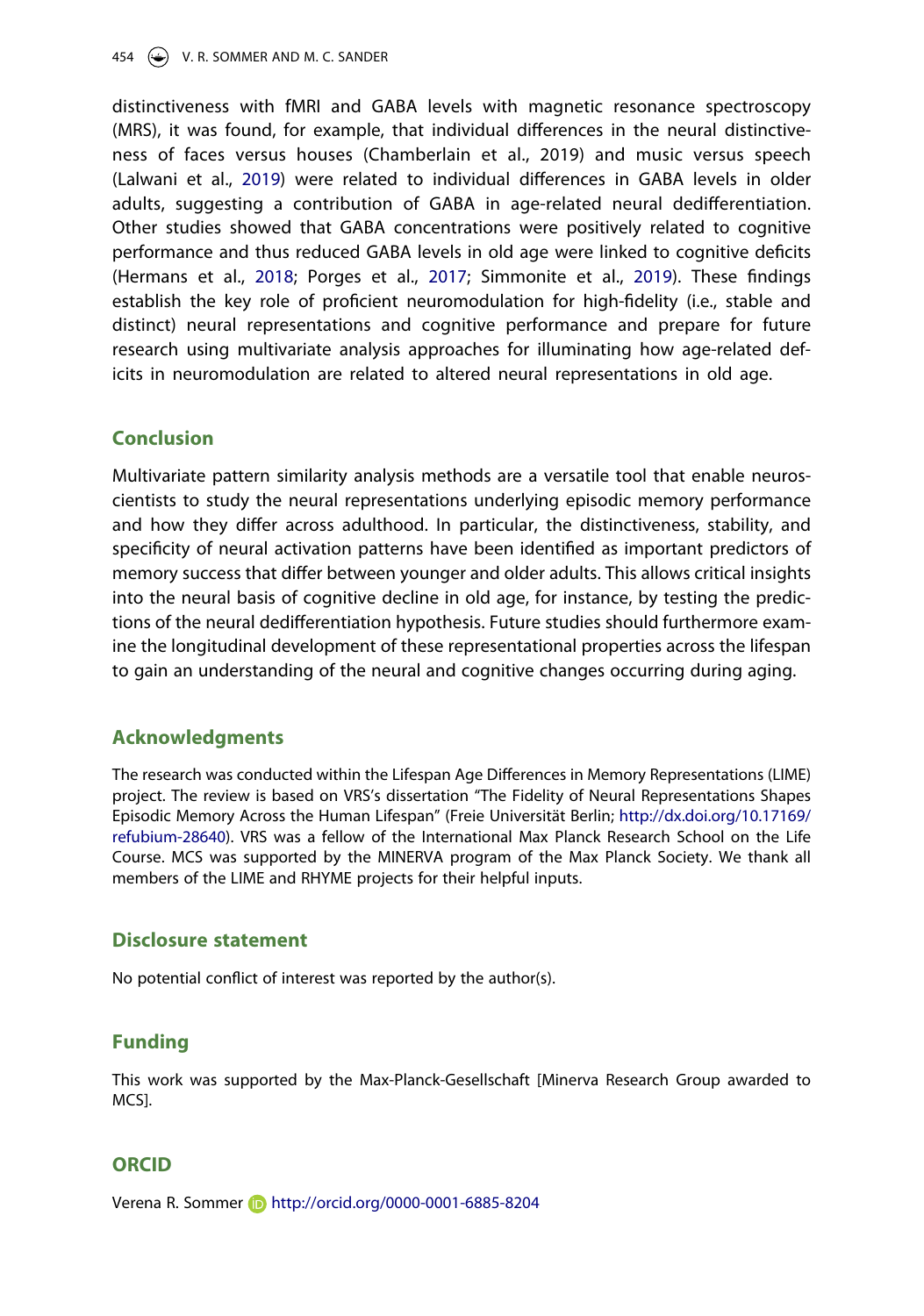Myriam C. Sander **http://orcid.org/0000-0001-8387-9855** 

# **References**

- <span id="page-13-12"></span>Abdulrahman, H., Fletcher, P. C., Bullmore, E., & Morcom, A. M., et al. [\(2017\)](#page-11-0). Dopamine and memory dedifferentiation in aging. *NeuroImage*, *153* , 211–220. [https://doi.org/10.1016/j.neuroimage.](https://doi.org/10.1016/j.neuroimage.2015.03.031) [2015.03.031](https://doi.org/10.1016/j.neuroimage.2015.03.031)
- <span id="page-13-9"></span>Alvarez, P., & Squire, L. R. ([1994\)](#page-7-0). Memory consolidation and the medial temporal lobe: A simple network model. *Proceedings of the National Academy of Sciences of the United States of America*, *91*, 7041–7045. 15. <https://doi.org/10.1073/pnas.91.15.7041>.
- <span id="page-13-4"></span>Anderson, J. R. [\(1983\)](#page-4-0). . The Architecture of Cognition (Harvard University Press). [https://hal.archives](https://hal.archives-ouvertes.fr/hal-00699788)[ouvertes.fr/hal-00699788](https://hal.archives-ouvertes.fr/hal-00699788)
- <span id="page-13-6"></span>Arndt, J., & Hirshman, E. ([1998](#page-4-1)). True and false recognition in MINERVA2: explanations from a global matching perspective. *Journal of Memory and Language*, *39*(3), 371–391. [https://doi.org/10.1006/](https://doi.org/10.1006/jmla.1998.2581) [jmla.1998.2581](https://doi.org/10.1006/jmla.1998.2581)
- <span id="page-13-2"></span>Bain, A. [\(1874\)](#page-2-0). *Mind and body: The theories of their relation*. D. Appleton & Company.
- <span id="page-13-5"></span>Barnden, J. A, Lee, M. G., Viezzer, M. ([2002](#page-4-0)). Semantic networks. In M. A. Arbib (Ed.), *The Handbook of Brain Theory and Neural Networks*. MIT Press 1010–1013 .
- <span id="page-13-11"></span>Bowman, C. R., Chamberlain, J. D., & Dennis, N. A., et al. ([2019](#page-9-0)). Sensory representations supporting memory specificity: age effects on behavioral and neural discriminability. *Journal of Neuroscience*  39 , (12), 2265–2275. <https://doi.org/10.1523/JNEUROSCI.2022-18.2019>
- <span id="page-13-3"></span>Carlson, T. A., Grootswagers, T., & Robinson, A. K., et al. ([2019](#page-2-1)). *An introduction to time-resolved decoding analysis for M/EEG*. *ArXiv, 1905.04820*.
- <span id="page-13-13"></span>Carp, J., Gmeindl, L., & Reuter-Lorenz, P. A., et al. ([2010](#page-11-1)). Age differences in the neural representation of working memory revealed by multi-voxel pattern analysis. *Frontiers in Human Neuroscience*, *4*  (217), 217. <https://doi.org/10.3389/fnhum.2010.00217>
- <span id="page-13-0"></span>Carp, J., Park, J., Hebrank, A., Park, D. C., & Polk, T. A., et al. ([2011](#page-1-0)). Age-related neural dedifferentiation in the motor system. *PloS One*, *6*(12), 1–6. <https://doi.org/10.1371/journal.pone.0029411>
- <span id="page-13-10"></span>Carp, J., Park, J., Polk, T. A., & Park, D. C., et al. ([2011](#page-9-1)). Age differences in neural distinctiveness revealed by multi-voxel pattern analysis. *NeuroImage*, *56*(2), 736–743. [https://doi.org/10.1016/j.](https://doi.org/10.1016/j.neuroimage.2010.04.267) [neuroimage.2010.04.267](https://doi.org/10.1016/j.neuroimage.2010.04.267)
- <span id="page-13-15"></span>Cassady, K., Gagnon, H., Lalwani, P., Simmonite, M., Foerster, B., Park, D., Peltier, S. J., Petrou, M., Taylor, S. F., Weissman, D. H., Seidler, R. D., & Polk, T. A., et al. [\(2019\)](#page-11-2). Sensorimotor network segregation declines with age and is linked to GABA and to sensorimotor performance. *NeuroImage*, *186*, 234–244. <https://doi.org/10.1016/j.neuroimage.2018.11.008>
- <span id="page-13-14"></span>Cassady, K., Ruitenberg, M. F. L., Reuter-Lorenz, P. A., Tommerdahl, M., & Seidler, R. D., et al. [\(2020\)](#page-11-3). Neural dedifferentiation across the lifespan in the motor and somatosensory systems. *Cerebral Cortex* 30 , (6). <https://doi.org/10.1093/cercor/bhz336>
- <span id="page-13-8"></span>Chadwick, M. J., Hassabis, D., & Maguire, E. A., et al. [\(2011\)](#page-5-0). Decoding overlapping memories in the medial temporal lobes using high-resolution fMRI. *Learning & Memory*, *18*(12), 742–746. [https://](https://doi.org/10.1101/lm.023671.111) [doi.org/10.1101/lm.023671.111](https://doi.org/10.1101/lm.023671.111)
- <span id="page-13-1"></span>Chadwick, M. J., Hassabis, D., Weiskopf, N., & Maguire, E. A., et al. [\(2010\)](#page-1-0). Decoding individual episodic memory traces in the human hippocampus. *Current Biology*, *20*(6), 544–547. [https://](https://doi.org/10.1016/j.cub.2010.01.053) [doi.org/10.1016/j.cub.2010.01.053](https://doi.org/10.1016/j.cub.2010.01.053)
- <span id="page-13-16"></span>Chamberlain, J. D., Gagnon, H., Lalwani, P., Cassady, K. E., Simmonite, M., Seidler, R. D., Taylor, S. F., Weissman, D. H., Park, D. C., & Polk, T. A., et al. [\(2021\)](#page-11-2). GABA levels in ventral visual cortex decline with age and are associated with neural distinctiveness. *Neurobiology of Aging*, *102*, 170–177. <https://doi.org/10.1016/j.neurobiolaging.2021.02.013>
- <span id="page-13-7"></span>Chanales, A. J. H., Oza, A., Favila, S. E., Kuhl Correspondence, B. A., Edu, A. C., & Kuhl, B. A., et al. [\(2017\)](#page-5-1). Overlap among spatial memories triggers repulsion of hippocampal representations. *Current Biology*, *27*(15), 1–11. <https://doi.org/10.1016/j.cub.2017.06.057>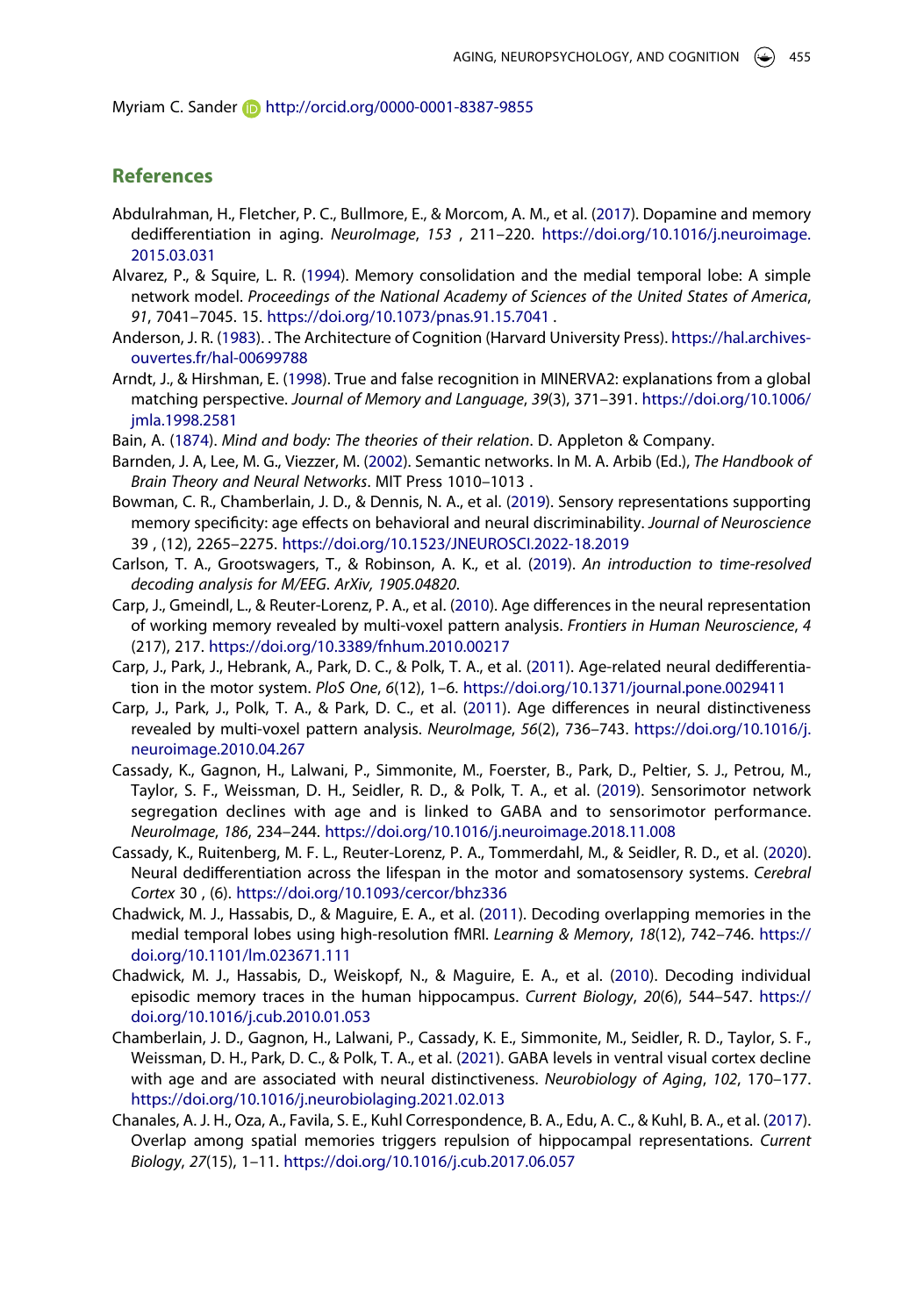- Chanales, A. J. H., Tremblay-mcgaw, A. G., Drascher, M. L., & Kuhl, B. A., et al. (2021). Adaptive repulsion of long-term memory representations is triggered by event similarity. *Psychological Science*, *32*(5), 705–720. <https://doi.org/10.1177/0956797620972490>
- <span id="page-14-1"></span>Churchland, P. S. [\(1986\)](#page-2-0). . Neurophilosophy: Toward a Unified Science of the Mind-Brain (MIT Press). <https://repository.library.georgetown.edu/handle/10822/811075>
- <span id="page-14-4"></span>Cichy, R. M., Pantazis, D., & Oliva, A., et al. [\(2014\)](#page-3-0). Resolving human object recognition in space and time. *Nature Neuroscience*, *17*(3), 455–462. <https://doi.org/10.1038/nn.3635>
- <span id="page-14-7"></span>Clark, S. E., & Gronlund, S. D. [\(1996](#page-4-2)). Global matching models of recognition memory: how the models match the data. *Psychonomic Bulletin & Review*, *3*(1), 37–60. <https://doi.org/10.3758/BF03210740>
- <span id="page-14-5"></span>Cohen, M. A., Dilks, D. D., Koldewyn, K., Weigelt, S., Feather, J., Kell, A. J. E., Keil, B., Fischl, B., Zöllei, L., Wald, L., Saxe, R., & Kanwisher, N., et al. ([2019](#page-3-0)). Representational similarity precedes category selectivity in the developing ventral visual pathway. *NeuroImage*, *197*, 565–574. [https://doi.org/](https://doi.org/10.1016/j.neuroimage.2019.05.010) [10.1016/j.neuroimage.2019.05.010](https://doi.org/10.1016/j.neuroimage.2019.05.010)
- <span id="page-14-0"></span>Cohen, M. X. ([2011](#page-2-2)). It's about time. *Frontiers in Human Neuroscience*, *5*(2), 2. [https://doi.org/10.3389/](https://doi.org/10.3389/fnhum.2011.00002) [fnhum.2011.00002](https://doi.org/10.3389/fnhum.2011.00002)
- <span id="page-14-10"></span>Damasio, A. R. [\(1989\)](#page-7-1). Time-locked multiregional retroactivation: A systems-level proposal for the neural substrates of recall and recognition. *Cognition*, *33*(1–2), 25–62. [https://doi.org/10.1016/](https://doi.org/10.1016/0010-0277(89)90005-X) [0010-0277\(89\)90005-X](https://doi.org/10.1016/0010-0277(89)90005-X)
- <span id="page-14-11"></span>Danker, J. F., & Anderson, J. R. ([2010](#page-7-2)). The ghosts of brain states past: remembering reactivates the brain regions engaged during encoding. *Psychological Bulletin*, *136*(1), 87–102. [https://doi.org/10.](https://doi.org/10.1037/a0017937) [1037/a0017937](https://doi.org/10.1037/a0017937)
- <span id="page-14-6"></span>Davis, T., LaRocque, K. F., Mumford, J. A., Norman, K. A., Wagner, A. D., & Poldrack, R. A., et al. ([2014a\)](#page-3-1). What do differences between multi-voxel and univariate analysis mean? how subject-, voxel-, and trial-level variance impact fMRI analysis. *NeuroImage*, *97*, 271–283. [https://doi.org/10.1016/j.neuro](https://doi.org/10.1016/j.neuroimage.2014.04.037) [image.2014.04.037](https://doi.org/10.1016/j.neuroimage.2014.04.037)
- <span id="page-14-8"></span>Davis, T., Xue, G., Love, B. C., Preston, A. R., & Poldrack, R. A., et al. [\(2014b\)](#page-4-3). Global neural pattern similarity as a common basis for categorization and recognition memory. *Journal of Neuroscience*, *34*(22), 7472–7484. [https://doi.org/10.1523/JNEUROSCI.3376-13.2014x.](https://doi.org/10.1523/JNEUROSCI.3376-13.2014x) [https://doi.org/10.1523/](https://doi.org/10.1523/JNEUROSCI.3376-13.2014x) [JNEUROSCI.3376-13.2014x](https://doi.org/10.1523/JNEUROSCI.3376-13.2014x)
- <span id="page-14-14"></span>Deng L, Davis S W, Monge Z A, Wing E A, Geib B R, Raghunandan A and Cabeza R. [\(2021\)](#page-10-0). Age-related dedifferentiation and hyperdifferentiation of perceptual and mnemonic representations. Neurobiology of Aging, 106 55–67. [10.1016/j.neurobiolaging.2021.05.021](https://doi.org/10.1016/j.neurobiolaging.2021.05.021)
- <span id="page-14-16"></span>Ding, Y., Zheng, Y., Liu, T., Chen, T., Wang, C., Sun, Q., Hua, M., & Hua, T., et al. ([2017](#page-11-4)). Changes in GABAergic markers accompany degradation of neuronal function in the primary visual cortex of senescent rats. *Scientific Reports*, *7*(1), 1–15. <https://doi.org/10.1038/s41598-017-15006-3>
- <span id="page-14-3"></span>Edelman, S. [\(1998](#page-3-2)). Representation is representation of similarities. *Behavioral and Brain Sciences*, *21*  (4), 449–467. <https://doi.org/10.1017/S0140525X98001253>
- <span id="page-14-15"></span>Erb, J., Schmitt, L.-M., & Obleser, J., et al. ([2020](#page-11-5)). Temporal selectivity declines in the aging human auditory cortex. *ELife*, *9*, e55300. <https://doi.org/10.7554/eLife.55300>
- <span id="page-14-2"></span>Fahrenfort, J. J., van Driel, J., van Gaal, S., & Olivers, C. N. L., et al. [\(2018\)](#page-2-1). From ERPs to MVPA using the amsterdam decoding and modeling toolbox (ADAM). *Frontiers in Neuroscience*, *12*, 368. [https://](https://doi.org/10.3389/fnins.2018.00368) [doi.org/10.3389/fnins.2018.00368](https://doi.org/10.3389/fnins.2018.00368)
- <span id="page-14-13"></span>Fandakova, Y., Shing, Y. L., & Lindenberger, U., et al. ([2013](#page-9-2)). High-confidence memory errors in old age: the roles of monitoring and binding processes. *Memory*, *21*(6), 732–750. [https://doi.org/10.](https://doi.org/10.1080/09658211.2012.756038) [1080/09658211.2012.756038](https://doi.org/10.1080/09658211.2012.756038)
- Fandakova, Y., Werkle-Bergner, M., & Sander, M. C., et al. (2020). (Only) time can tell: age differences in false memory are magnified at longer delays. *Psychology and Aging* 35 , (4 473–483). [https://](https://doi.org/10.1037/pag0000465) [doi.org/10.1037/pag0000465](https://doi.org/10.1037/pag0000465)
- <span id="page-14-9"></span>Favila, S. E., Chanales, A. J. H., & Kuhl, B. A., et al. ([2016](#page-5-2)). Experience-dependent hippocampal pattern differentiation prevents interference during subsequent learning. *Nature Communications*, *7*, 11066. <https://doi.org/10.1038/ncomms11066>
- <span id="page-14-12"></span>Favila, S. E., Lee, H., & Kuhl, B. A., et al. ([2020\)](#page-8-0). Transforming the concept of memory reactivation. *Trends in Neurosciences*, *43*(12), 939–950. <https://doi.org/10.1016/j.tins.2020.09.006>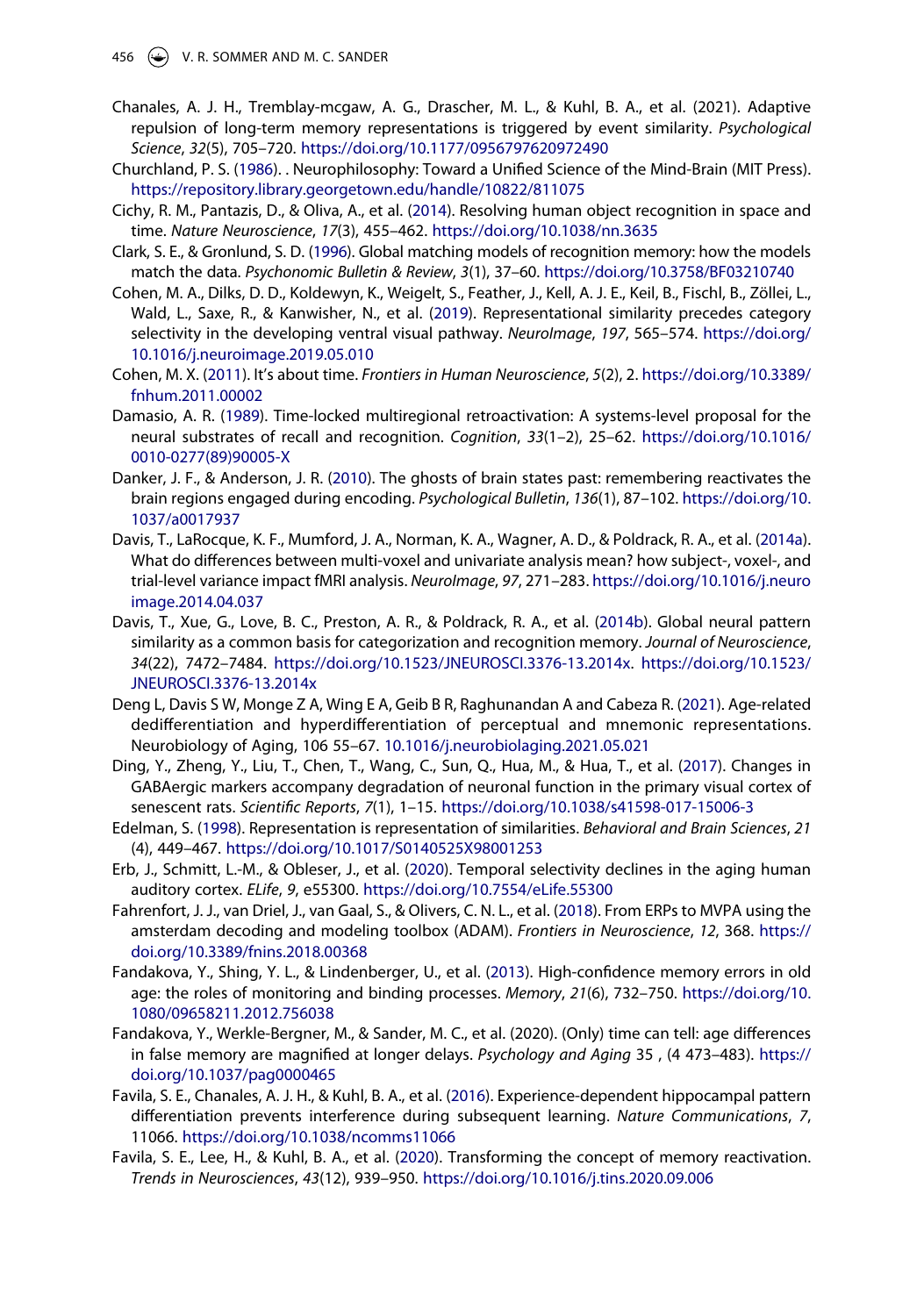- <span id="page-15-6"></span>Feldman, J. A. ([2016](#page-3-3)). Actionability and simulation: no representation without communication. *Frontiers in Psychology* 7 , 1457. <https://doi.org/10.3389/fpsyg.2016.01457>
- <span id="page-15-16"></span>Folville, A., Bahri, M. A., Delhaye, E., Salmon, E., D'Argembeau, A., & Bastin, C., et al. [\(2019\)](#page-10-0). Agerelated differences in the neural correlates of vivid remembering. *NeuroImage* 206 , 116336. <https://doi.org/10.1016/j.neuroimage.2019.116336>
- <span id="page-15-2"></span>Fries, P. [\(2015\)](#page-2-2). Rhythms for cognition: communication through coherence. *Neuron*, *88*(1), 220–235. <https://doi.org/10.1016/j.neuron.2015.09.034>
- <span id="page-15-3"></span>Friston, K. J., Jezzard, P., & Turner, R., et al. ([1994](#page-2-3)). Analysis of functional MRI time-series. *Human Brain Mapping*, *1*(2), 153–171. <https://doi.org/10.1002/hbm.460010207>
- <span id="page-15-13"></span>Grande, X., Berron, D., Horner, A. J., Bisby, J. A., Düzel, E., & Burgess, N., et al. [\(2019\)](#page-6-0). Holistic recollection via pattern completion involves hippocampal subfield CA3. *The Journal of Neuroscience: The Official Journal of the Society for Neuroscience*, *39*(41), 8100–8111. [https://doi.](https://doi.org/10.1523/JNEUROSCI.0722-19.2019) [org/10.1523/JNEUROSCI.0722-19.2019](https://doi.org/10.1523/JNEUROSCI.0722-19.2019)
- <span id="page-15-15"></span>Greene, N. R., & Naveh-Benjamin, M. ([2020](#page-9-3)). A specificity principle of memory: evidence from aging and associative memory. *Psychological Science* 31 , 3. [https://doi.org/10.1177/](https://doi.org/10.1177/0956797620901760)  [0956797620901760](https://doi.org/10.1177/0956797620901760)
- <span id="page-15-1"></span>Hasinski, A. E., & Sederberg, P. B. ([2016](#page-2-4)). Trial-level information for individual faces in the fusiform face area depends on subsequent memory. *NeuroImage*, *124*, 526–535. [https://doi.org/10.1016/j.](https://doi.org/10.1016/j.neuroimage.2015.08.065) [neuroimage.2015.08.065](https://doi.org/10.1016/j.neuroimage.2015.08.065)
- <span id="page-15-0"></span>Haxby, J. V., Gobbini, M. I., Furey, M. L., Ishai, A., Schouten, J. L., & Pietrini, P., et al. ([2001](#page-1-1)). Distributed and overlapping representations of faces and objects in ventral temporal cortex. *Science*, *293*  (5539), 2425–2430. <https://doi.org/10.1126/science.1063736>
- <span id="page-15-7"></span>Haxby, J. V. [\(2012\)](#page-3-4). Multivariate pattern analysis of fMRI: the early beginnings. *Neuroimage*, *62*(2), 852–855. <https://doi.org/10.1016/j.neuroimage.2012.03.016>
- <span id="page-15-4"></span>Haynes, J.-D., & Rees, G. [\(2006\)](#page-2-5). Decoding mental states from brain activity in humans. *Nature Reviews. Neuroscience*, *7*(7), 523–534. <https://doi.org/10.1038/nrn1931>
- <span id="page-15-19"></span>Hermans, L., Leunissen, I., Pauwels, L., Cuypers, K., Peeters, R., Puts, N. A. J., Edden, R. A. E., & Swinnen, S. P., et al. ([2018](#page-12-0)). Brain GABA levels are associated with inhibitory control deficits in older adults. *Journal of Neuroscience*, *38*(36), 7844–7851. [https://doi.org/10.1523/JNEUROSCI.](https://doi.org/10.1523/JNEUROSCI.0760-18.2018) [0760-18.2018](https://doi.org/10.1523/JNEUROSCI.0760-18.2018)
- <span id="page-15-10"></span>Hicks, J. L., & Starns, J. J. ([2006](#page-4-2)). Remembering source evidence from associatively related items: explanations from a global matching model. *Journal of Experimental Psychology. Learning, Memory, and Cognition*, *32*(5), 1164–1173. <https://doi.org/10.1037/0278-7393.32.5.1164>
- <span id="page-15-17"></span>Hill, P. F., King, D. R., & Rugg, M. D., et al. [\(2021\)](#page-11-6). Age differences in retrieval-related reinstatement reflect age-related dedifferentiation at encoding. *Cerebral Cortex*, *31*(1), 106–122. [https://doi.org/](https://doi.org/10.1093/cercor/bhaa210) [10.1093/cercor/bhaa210](https://doi.org/10.1093/cercor/bhaa210)
- <span id="page-15-8"></span>Hintzman, D. L. ([1984\)](#page-4-4). MINERVA 2: A simulation model of human memory. *Behavior Research Methods, Instruments, &amp Computers*, *16*(2), 96–101. <https://doi.org/10.3758/BF03202365>
- <span id="page-15-11"></span>Hintzman, D. L. ([1988\)](#page-4-1). Judgments of frequency and recognition memory in a multiple-trace memory model. *Psychological Review*, *95*(4), 528–551. [https://doi.org/10.1037/0033-295X.95.](https://doi.org/10.1037/0033-295X.95.4.528) [4.528](https://doi.org/10.1037/0033-295X.95.4.528)
- <span id="page-15-18"></span>Hua, T., Kao, C., Sun, Q., Li, X., & Zhou, Y., et al. [\(2008\)](#page-11-4). Decreased proportion of GABA neurons accompanies age-related degradation of neuronal function in cat striate cortex. *Brain Research Bulletin*, *75*(1), 119–125. <https://doi.org/10.1016/j.brainresbull.2007.08.001>
- <span id="page-15-9"></span>Humphreys, M. S., Pike, R., Bain, J. D., & Tehan, G., et al. [\(1989\)](#page-4-4). Global matching: A comparison of the SAM, Minerva II, matrix, and TODAM models. *Journal of Mathematical Psychology*, *33*(1), 36–67. [https://doi.org/10.1016/0022-2496\(89\)90003-5](https://doi.org/10.1016/0022-2496(89)90003-5)
- <span id="page-15-12"></span>Hunt, R. R., & Worthen, J. B. [\(2006\)](#page-5-3). *Distinctiveness and memory*. Oxford University Press.
- <span id="page-15-14"></span>Jafarpour, A., Fuentemilla, L., Horner, A. J., Penny, W., & Duzel, E., et al. ([2014](#page-7-3)). Replay of very early encoding representations during recollection. *Journal of Neuroscience*, *34*(1), 242–248. [https://doi.](https://doi.org/10.1523/JNEUROSCI.1865-13.2014) [org/10.1523/JNEUROSCI.1865-13.2014](https://doi.org/10.1523/JNEUROSCI.1865-13.2014)
- <span id="page-15-5"></span>Jafarpour, A., Horner, A. J., Fuentemilla, L., Penny, W. D., & Duzel, E., et al. ([2013](#page-2-1)). Decoding oscillatory representations and mechanisms in memory. *Neuropsychologia*, *51*(4), 772–780. [https://doi.org/](https://doi.org/10.1016/j.neuropsychologia.2012.04.002) [10.1016/j.neuropsychologia.2012.04.002](https://doi.org/10.1016/j.neuropsychologia.2012.04.002)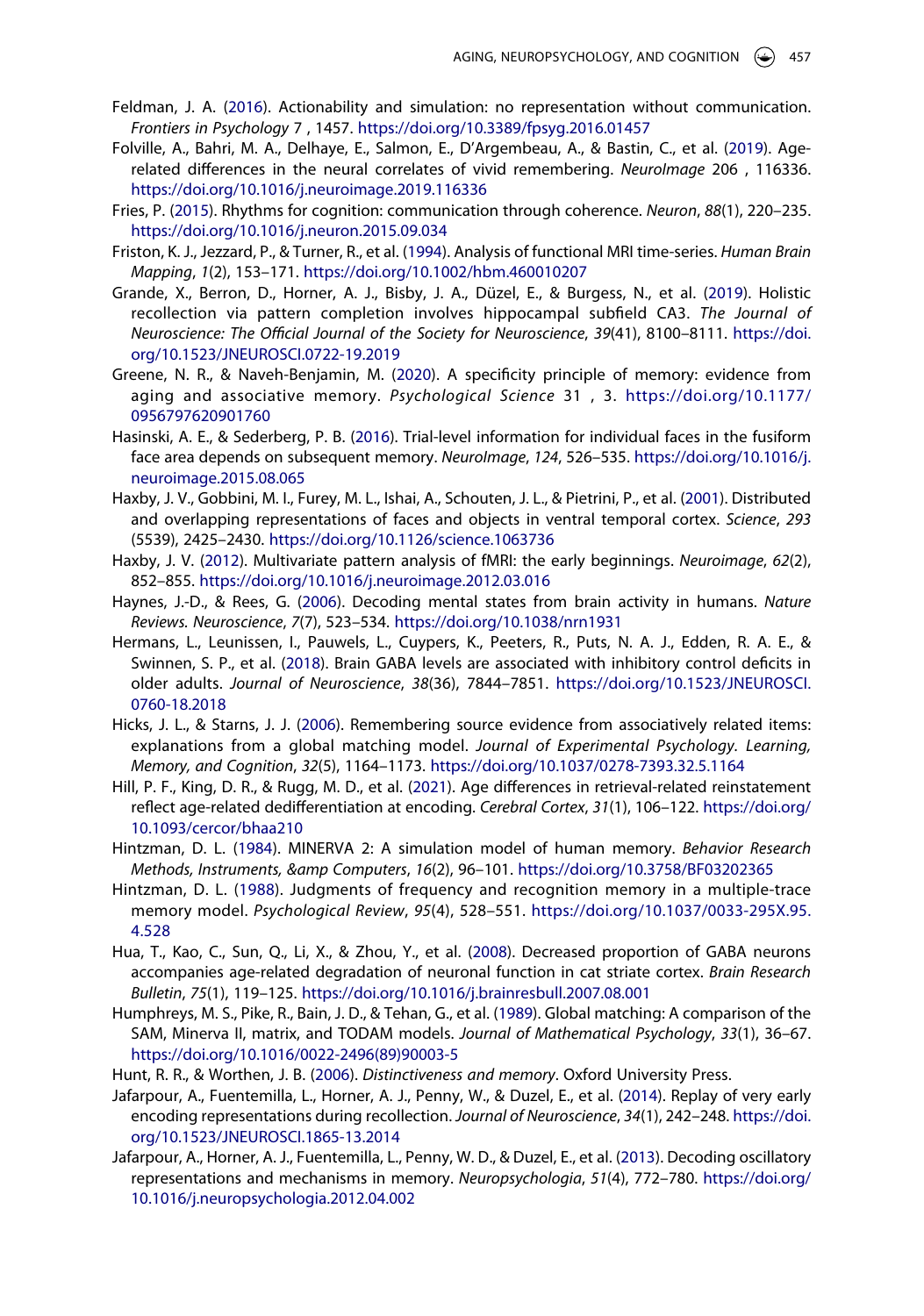- <span id="page-16-17"></span>Katsumi, Y., Andreano, J. M., Barrett, L. F., Dickerson, B. C., & Touroutoglou, A., et al. ([2021](#page-10-1)). Greater neural differentiation in the ventral visual cortex is associated with youthful memory in superaging. *Cerebral Cortex* 31 , (11 5275–5287). bhab157. [https://doi.org/10.1093/cercor/](https://doi.org/10.1093/cercor/bhab157) [bhab157](https://doi.org/10.1093/cercor/bhab157)
- <span id="page-16-4"></span>Kay, K. N., Naselaris, T., Prenger, R. J., & Gallant, J. L., et al. [\(2008\)](#page-2-6). Identifying natural images from human brain activity. *Nature*, *452*(7185), 352–355. <https://doi.org/10.1038/nature06713>
- <span id="page-16-10"></span>Keresztes, A., Bender, A. R., Bodammer, N. C., Lindenberger, U., Shing, Y. L., & Werkle-Bergner, M., et al. [\(2017](#page-6-0)). Hippocampal maturity promotes memory distinctiveness in childhood and adolescence. *Proceedings of the National Academy of Sciences of the United States of America*, *114*, 9212–9217. 34. <https://doi.org/10.1073/pnas.1710654114> .
- <span id="page-16-13"></span>Kerrén, C., Linde-Domingo, J., Hanslmayr, S., & Wimber, M., et al. ([2018](#page-7-4)). An optimal oscillatory phase for pattern reactivation during memory retrieval. *Current Biology*, *28*(21), 3383–3392.e6. [https://](https://doi.org/10.1016/j.cub.2018.08.065) [doi.org/10.1016/j.cub.2018.08.065](https://doi.org/10.1016/j.cub.2018.08.065)
- <span id="page-16-2"></span>Kobelt, M., Sommer, V. R., Keresztes, A., Werkle-Bergner, M., & Sander, M. C., et al. [\(2021\)](#page-2-4). Tracking age differences in neural distinctiveness across representational levels. *The Journal of Neuroscience*, *41*(15), 3499–3511. <https://doi.org/10.1523/JNEUROSCI.2038-20.2021>
- <span id="page-16-3"></span>Koch, C. ([2004](#page-2-0)). *The Quest for Consciousness: A Neurobiological Approach* (1st edition). Roberts and Company Publishers.
- <span id="page-16-14"></span>Koen, J. D., Hauck, N., & Rugg, M. D., et al. [\(2019\)](#page-9-4). The relationship between age, neural differentiation, and memory performance. *The Journal of Neuroscience*, *39*(1), 149–162. [https://doi.org/10.](https://doi.org/10.1523/JNEUROSCI.1498-18.2018) [1523/JNEUROSCI.1498-18.2018](https://doi.org/10.1523/JNEUROSCI.1498-18.2018)
- <span id="page-16-0"></span>Koen, J. D., & Rugg, M. D. [\(2019\)](#page-1-2). Neural dedifferentiation in the aging brain. *Trends in Cognitive Sciences*, *23*(7), 547–559. <https://doi.org/10.1016/j.tics.2019.04.012>
- <span id="page-16-1"></span>Koen, J. D., Srokova, S., & Rugg, M. D., et al. [\(2020\)](#page-1-2). Age-related neural dedifferentiation and cognition. *Current Opinion in Behavioral Sciences*, *32*, 7–14. <https://doi.org/10.1016/j.cobeha.2020.01.006>
- <span id="page-16-16"></span>Koutstaal, W., & Schacter, D. L. [\(1997](#page-9-3)). Gist-based false recognition of pictures in older and younger adults. *Journal of Memory and Language*, *37*(4), 555–583. [https://doi.org/10.1006/](https://doi.org/10.1006/jmla.1997.2529) [jmla.1997.2529](https://doi.org/10.1006/jmla.1997.2529)
- <span id="page-16-5"></span>Kriegeskorte, N., & Kievit, R. A. ([2013](#page-3-5)). Representational geometry: integrating cognition, computation, and the brain. *Trends in Cognitive Sciences*, *17*(8), 401–412. [https://doi.org/10.1016/j.tics.](https://doi.org/10.1016/j.tics.2013.06.007) [2013.06.007](https://doi.org/10.1016/j.tics.2013.06.007)
- <span id="page-16-6"></span>Kriegeskorte, N., Mur, M., & Bandettini, P. A., et al. [\(2008\)](#page-3-2). Representational similarity analysis connecting the branches of systems neuroscience. *Frontiers in Systems Neuroscience*, *2*(4). [https://](https://doi.org/10.3389/neuro.06.004.2008) [doi.org/10.3389/neuro.06.004.2008](https://doi.org/10.3389/neuro.06.004.2008)
- <span id="page-16-9"></span>Kuhl B A, Rissman J and Wagner A D. ([2012](#page-5-4)). Multi-voxel patterns of visual category representation during episodic encoding are predictive of subsequent memory. Neuropsychologia, 50(4), 458– 469. [10.1016/j.neuropsychologia.2011.09.002](https://doi.org/10.1016/j.neuropsychologia.2011.09.002)
- <span id="page-16-11"></span>Kuhl, B. A., & Chun, M. M. ([2014](#page-7-3)). Successful remembering elicits event-specific activity patterns in lateral parietal cortex. *Journal of Neuroscience*, *34*(23), 8051–8060. [https://doi.org/10.1523/](https://doi.org/10.1523/JNEUROSCI.4328-13.2014) [JNEUROSCI.4328-13.2014](https://doi.org/10.1523/JNEUROSCI.4328-13.2014)
- <span id="page-16-12"></span>Kuhl, B. A., Rissman, J., Chun, M. M., & Wagner, A. D., et al. ([2011](#page-7-5)). Fidelity of neural reactivation reveals competition between memories. *Proceedings of the National Academy of Sciences*, *108*, 5903–5908. 14. <https://doi.org/10.1073/pnas.1016939108>.
- <span id="page-16-7"></span>Kumaran, D., & Maguire, E. A. [\(2006\)](#page-5-0). The dynamics of hippocampal activation during encoding of overlapping sequences. *Neuron*, *49*(4), 617–629. <https://doi.org/10.1016/j.neuron.2005.12.024>
- <span id="page-16-15"></span>Lalwani, P., Gagnon, H., Cassady, K., Simmonite, M., Peltier, S., Seidler, R. D., Taylor, S. F., Weissman, D. H., & Polk, T. A., et al. [\(2019\)](#page-9-5). Neural distinctiveness declines with age in auditory cortex and is associated with auditory GABA levels. *NeuroImage*, *201*, 116033. [https://doi.org/10.](https://doi.org/10.1016/j.neuroimage.2019.116033) [1016/j.neuroimage.2019.116033](https://doi.org/10.1016/j.neuroimage.2019.116033)
- <span id="page-16-8"></span>LaRocque, K. F., Smith, M. E., Carr, V. A., Witthoft, N., Grill-Spector, K., & Wagner, A. D., et al. [\(2013\)](#page-5-5). Global similarity and pattern separation in the human medial temporal lobe predict subsequent memory. *Journal of Neuroscience*, *33*(13), 5466–5474. [https://doi.org/10.1523/JNEUROSCI.4293-](https://doi.org/10.1523/JNEUROSCI.4293-12.2013) [12.2013](https://doi.org/10.1523/JNEUROSCI.4293-12.2013)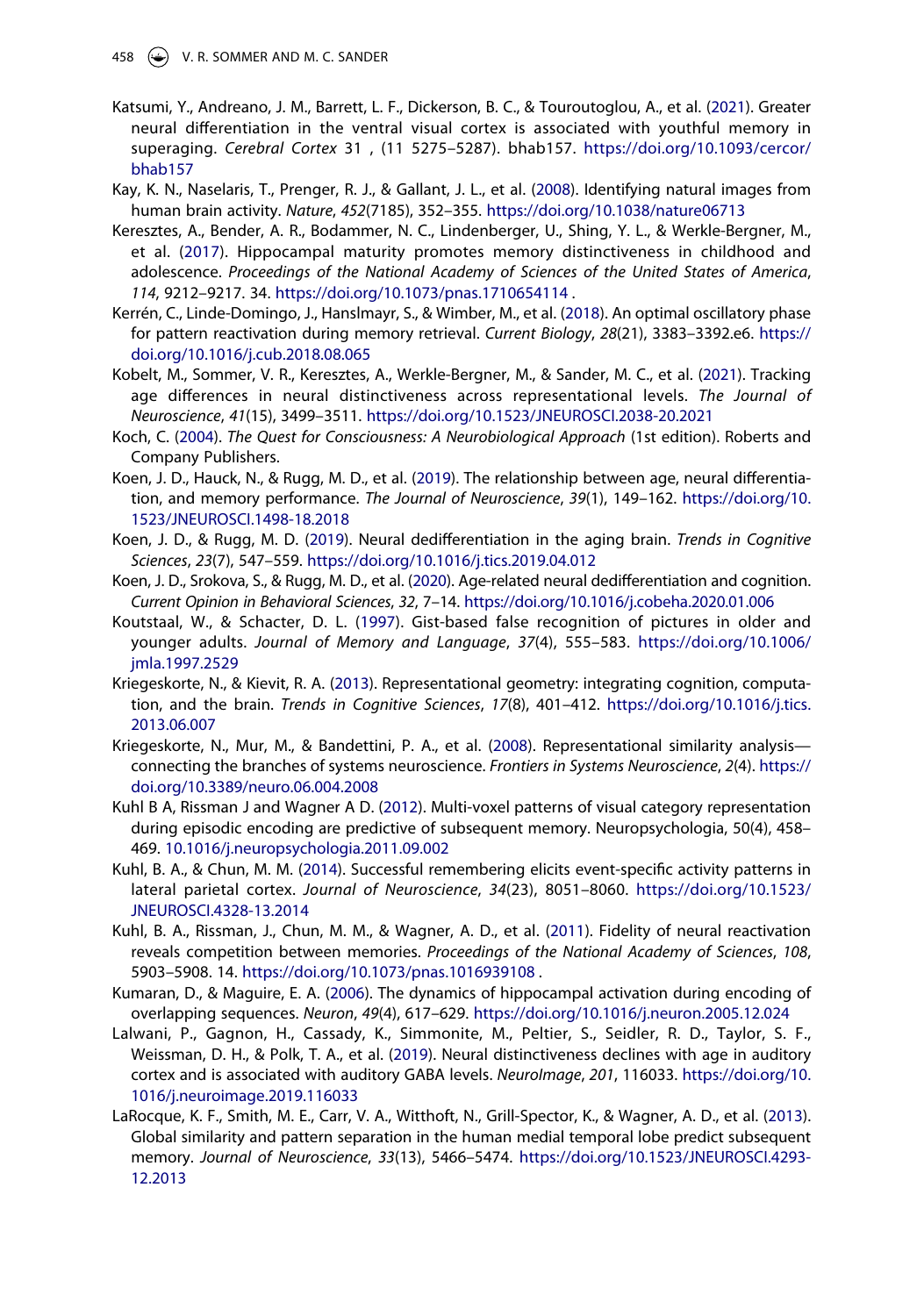- <span id="page-17-17"></span>Leventhal, A. G., Wang, Y., Pu, M., Zhou, Y., & Ma, Y., et al. [\(2003\)](#page-11-7). GABA and its agonists improved visual cortical function in senescent monkeys. *Science (New York, N.Y.)*, *300*(5620), 812–815. <https://doi.org/10.1126/science.1082874>
- <span id="page-17-2"></span>Li, S.-C., Lindenberger, U., & Frensch, P. A., et al. ([2000](#page-1-1)). Unifying cognitive aging: from neuromodulation to representation to cognition. *Neurocomputing*, *32*, 879–890. [https://doi.org/10.1016/](https://doi.org/10.1016/S0925-2312(00)00256-3) [S0925-2312\(00\)00256-3](https://doi.org/10.1016/S0925-2312(00)00256-3)
- <span id="page-17-15"></span>Li, S.-C., Lindenberger, U., & Sikström, S., et al. [\(2001\)](#page-11-8). Aging cognition: from neuromodulation to representation. *Trends in Cognitive Sciences*, *5*(11), 479–486. [https://doi.org/10.1016/S1364-](https://doi.org/10.1016/S1364-6613(00)01769-1) [6613\(00\)01769-1](https://doi.org/10.1016/S1364-6613(00)01769-1)
- <span id="page-17-12"></span>Li, S.-C., & Lindenberger, U. [\(2006\)](#page-9-6). Ageing deficit in neuromodulation of representational distinctiveness and conjunctive binding: Computational explorations of possible links. In H. D. Zimmer, A. Mecklinger, & U. Lindenberger (Eds.), *Handbook of binding and memory: Perspectives from cognitive neuroscience* (pp. 291–312). Oxford University Press.
- <span id="page-17-13"></span>Li, S.-C., & Sikström, S. ([2002](#page-9-6)). Integrative neurocomputational perspectives on cognitive aging, neuromodulation, and representation. *Neuroscience and Biobehavioral Reviews*, *26*(7), 795–808. [https://doi.org/10.1016/S0149-7634\(02\)00066-0](https://doi.org/10.1016/S0149-7634(02)00066-0)
- <span id="page-17-6"></span>Lu, Y., Wang, C., Chen, C., & Xue, G., et al. [\(2015\)](#page-5-6). Spatiotemporal neural pattern similarity supports episodic memory. *Current Biology*, *25*(6), 780–785. <https://doi.org/10.1016/j.cub.2015.01.055>
- <span id="page-17-16"></span>Maass, A., Berron, D., Harrison, T. M., Adams, J. N., La Joie, R., Baker, S., Mellinger, T., Bell, R. K., Swinnerton, K., Inglis, B., Rabinovici, G. D., Düzel, E., & Jagust, W. J., et al. [\(2019\)](#page-11-9). Alzheimer's pathology targets distinct memory networks in the ageing brain. *Brain*, *142*(8), 2492–2509. <https://doi.org/10.1093/brain/awz154>
- <span id="page-17-7"></span>McClelland, J. L., McNaughton, B. L., & O'Reilly, R. C., et al. ([1995](#page-6-1)). Why there are complementary learning systems in the hippocampus and neocortex: insights from the successes and failures of connectionist models of learning and memory. *Psychological Review*, *102*(3), 419–457. [https://doi.](https://doi.org/10.1037/0033-295X.102.3.419) [org/10.1037/0033-295X.102.3.419](https://doi.org/10.1037/0033-295X.102.3.419)
- <span id="page-17-11"></span>Michelmann, S., Bowman, H., & Hanslmayr, S., et al. ([2018](#page-7-4)). Replay of stimulus-specific temporal patterns during associative memory formation. *Journal of Cognitive Neuroscience*, *30*(11), 1577–1589. [https://doi.org/10.1162/jocn\\_a\\_01304](https://doi.org/10.1162/jocn_a_01304)
- <span id="page-17-4"></span>Mitchell, T. M., Hutchinson, R., Niculescu, R. S., Pereira, F., Wang, X., Just, M., & Newman, S., et al. ([2004\)](#page-2-7). Learning to decode cognitive states from brain images. *Machine Learning*, *57*(1/2), 145–175. <https://doi.org/10.1023/B:MACH.0000035475.85309.1b>
- <span id="page-17-5"></span>Mitchell, T. M., Shinkareva, S. V., Carlson, A., Chang, K.-M., Malave, V. L., Mason, R. A., & Just, M. A., et al. ([2008](#page-2-6)). Predicting human brain activity associated with the meanings of nouns. *Science*, *320*  (5880), 1191–1195. <https://doi.org/10.1126/science.1152876>
- <span id="page-17-3"></span>Mur, M., Bandettini, P. A., & Kriegeskorte, N., et al. ([2009\)](#page-2-8). Revealing representational content with pattern-information fMRI—an introductory guide. *Social Cognitive and Affective Neuroscience*, *4*  (1), 101–109. <https://doi.org/10.1093/scan/nsn044>
- <span id="page-17-8"></span>Neunuebel, J. P., & Knierim, J. J. ([2014](#page-6-1)). CA3 retrieves coherent representations from degraded input: direct evidence for CA3 pattern completion and dentate gyrus pattern separation. *Neuron*, *81*(2), 416–427. <https://doi.org/10.1016/j.neuron.2013.11.017>
- <span id="page-17-9"></span>Norman, K. A., & O'Reilly, R. C. ([2003](#page-6-1)). Modeling hippocampal and neocortical contributions to recognition memory: A complementary-learning-systems approach. *Psychological Review*, *110*(4), 611–646. <https://doi.org/10.1037/0033-295X.110.4.611>
- <span id="page-17-10"></span>Nyberg, L., Habib, R., McIntosh, A. R., & Tulving, E., et al. [\(2000\)](#page-7-1). Reactivation of encoding-related brain activity during memory retrieval. *Proceedings of the national academy of sciences of the United States of America*, *97*, 11120–11124. 20.
- <span id="page-17-0"></span>Nyberg, L., Lövdén, M., Riklund, K., Lindenberger, U., & Bäckman, L., et al. [\(2012](#page-1-3)). Memory aging and brain maintenance. *Trends in Cognitive Sciences*, *16*(5), 292–305. <https://doi.org/10.1016/j.tics.2012.04.005>
- <span id="page-17-14"></span>Paller, K. A., & Wagner, A. D. [\(2002\)](#page-10-2). Observing the transformation of experience into memory. *Trends in Cognitive Sciences*, *6*(2), 93–102. [https://doi.org/10.1016/S1364-6613\(00\)01845-3](https://doi.org/10.1016/S1364-6613(00)01845-3)
- <span id="page-17-1"></span>Park, D. C., Polk, T. A., Park, R., Minear, M., Savage, A., & Smith, M. R., et al. [\(2004](#page-1-2)). Aging reduces neural specialization in ventral visual cortex. *Proceedings of the national academy of sciences of the United States of America*, *101*, 13091–13095. 35. <https://doi.org/10.1073/pnas.0405148101>.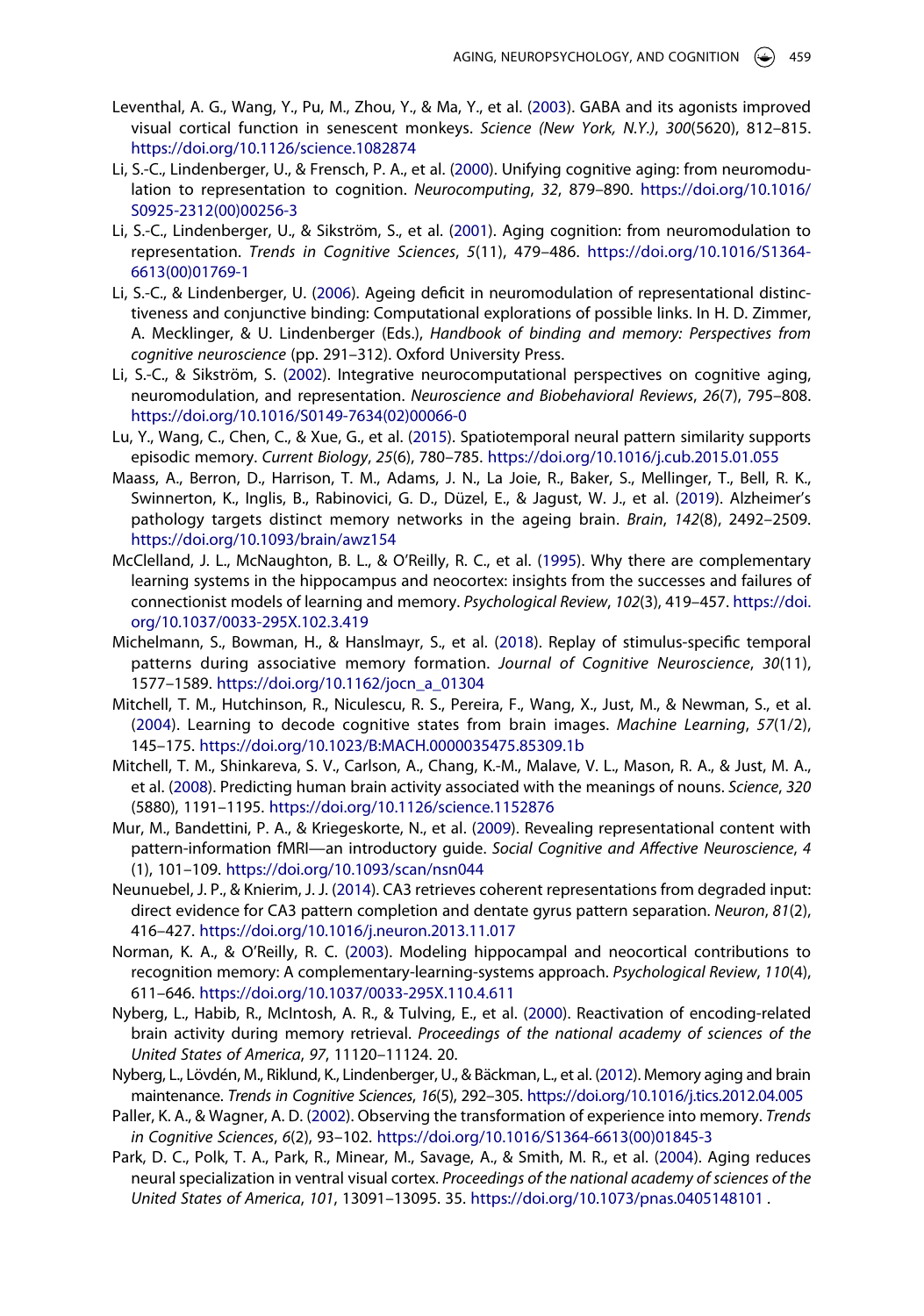- <span id="page-18-14"></span>Park, J., Carp, J., Hebrank, A., Park, D. C., & Polk, T. A., et al. ([2010](#page-9-0)). Neural specificity predicts fluid processing ability in older adults. *Journal of Neuroscience*, *30*(27), 9253–9259. [https://doi.org/10.](https://doi.org/10.1523/JNEUROSCI.0853-10.2010) [1523/JNEUROSCI.0853-10.2010](https://doi.org/10.1523/JNEUROSCI.0853-10.2010)
- <span id="page-18-11"></span>Park, J., Carp, J., Kennedy, K. M., Rodrigue, K. M., Bischof, G. N., Huang, C.-M., Rieck, J. R., Polk, T. A., & Park, D. C., et al. ([2012](#page-9-7)). Neural broadening or neural attenuation? investigating age-related dedifferentiation in the face network in a large lifespan sample. *Journal of Neuroscience*, *32*(6), 2154–2158. <https://doi.org/10.1523/JNEUROSCI.4494-11.2012>
- <span id="page-18-12"></span>Pauley, C., Sommer, V. R., Kobelt, M., Keresztes, A., Werkle-Bergner, M., & Sander, M. C., et al. [\(2021\)](#page-9-7). Age-related declines in neural selectivity manifest differentially during encoding and recognition Neurobiology of Aging *Advance online publication*. *Advance online publication*[https://doi.org/10.](https://doi.org/10.1016/j.neurobiolaging.2021.12.001) [1016/j.neurobiolaging.2021.12.001](https://doi.org/10.1016/j.neurobiolaging.2021.12.001)
- <span id="page-18-13"></span>Payer, D., Marshuetz, C., Sutton, B., Hebrank, A., Welsh, R. C., & Park, D. C., et al. [\(2006](#page-9-7)). Decreased neural specialization in old adults on a working memory task. *Neuroreport*, *17*(5), 487–491. [https://](https://doi.org/10.1097/01.wnr.0000209005.40481.31) [doi.org/10.1097/01.wnr.0000209005.40481.31](https://doi.org/10.1097/01.wnr.0000209005.40481.31)
- <span id="page-18-0"></span>Pillet, I., Op de Beeck, H., & Lee Masson, H., et al. [\(2020\)](#page-2-9). A comparison of functional networks derived from representational similarity, functional connectivity, and univariate analyses. *Frontiers in Neuroscience*, *13* 1348 . <https://doi.org/10.3389/fnins.2019.01348>
- <span id="page-18-3"></span>Polyn, S. M., Natu, V. S., Cohen, J. D., & Norman, K. A., et al. ([2005](#page-3-6)). Category-specific cortical activity precedes retrieval during memory search. *Science (New York, N.Y.)*, *310*(5756), 1963–1966. [https://](https://doi.org/10.1126/science.1117645) [doi.org/10.1126/science.1117645](https://doi.org/10.1126/science.1117645)
- <span id="page-18-16"></span>Porges, E. C., Woods, A. J., Edden, R. A. E., Puts, N. A. J., Harris, A. D., Chen, H., Garcia, A. M., Seider, T. R., Lamb, D. G., Williamson, J. B., & Cohen, R. A., et al. ([2017](#page-12-0)). Frontal gamma-Aminobutyric Acid concentrations are associated with cognitive performance in older adults. *Biological Psychiatry: Cognitive Neuroscience and Neuroimaging*, *2*(1), 38–44. <https://doi.org/10.1016/j.bpsc.2016.06.004>
- <span id="page-18-5"></span>Raaijmakers, J. G. W., & Shiffrin, R. M. ([1992\)](#page-4-4). Models for recall and recognition. *Annual Review of Psychology*, *43*(1), 205–234. <https://doi.org/10.1146/annurev.ps.43.020192.001225>
- <span id="page-18-1"></span>Rissman, J., Greely, H. T., & Wagner, A. D., et al. [\(2010\)](#page-2-7). Detecting individual memories through the neural decoding of memory states and past experience. *Proceedings of the national academy of sciences of the United States of America* 107 9849–9854 . <https://doi.org/10.1073/pnas.1001028107> 21 .
- <span id="page-18-10"></span>Ritchey, M., Wing, E. A., Labar, K. S., & Cabeza, R., et al. ([2013](#page-7-6)). Neural similarity between encoding and retrieval is related to memory via hippocampal interactions. *Cerebral Cortex*, *23*(12), 2818–2828. <https://doi.org/10.1093/cercor/bhs258>
- <span id="page-18-7"></span>Rolls, E. T. ([2000](#page-7-7)). Hippocampo-cortical and cortico-cortical backprojections. *Hippocampus*, *10*(4), 380–388. [https://doi.org/10.1002/1098-1063\(2000\)10:4<380::AID-HIPO4>3.0.CO;2-0](https://doi.org/10.1002/1098-1063(2000)10:4%26#x003C;380::AID-HIPO4%26#x003E;3.0.CO;2-0)
- <span id="page-18-9"></span>Rugg, M. D., Johnson, J. D., Park, H., & Uncapher, M. R., et al. [\(2008\)](#page-7-1). Encoding-retrieval overlap in human episodic memory: A functional neuroimaging perspective. In W. S. Sossin, J.-C. Lacaille, V. F. Castellucci, & S. Belleville (Eds.), *Progress in Brain Research* (Vol. 169, pp. 339–352). Elsevier. [https://doi.org/10.1016/S0079-6123\(07\)00021-0](https://doi.org/10.1016/S0079-6123(07)00021-0) .
- <span id="page-18-15"></span>Schacter, D. L., Koutstaal, W., & Norman, K. A., et al. ([1997](#page-9-2)). False memories and aging. *Trends in Cognitive Sciences*, *1*(6), 229–236. [https://doi.org/10.1016/S1364-6613\(97\)01068-1](https://doi.org/10.1016/S1364-6613(97)01068-1)
- <span id="page-18-6"></span>Schlichting, M. L., Mumford, J. A., & Preston, A. R., et al. ([2015](#page-5-5)). Learning-related representational changes reveal dissociable integration and separation signatures in the hippocampus and prefrontal cortex. *Nature Communications*, *6*(1), 1–10. <https://doi.org/10.1038/ncomms9151>
- <span id="page-18-4"></span>Schultz, J. ([2010](#page-3-7)). Brain imaging: decoding your memories. *Current Biology*, *20*(6), R269–R271. <https://doi.org/10.1016/j.cub.2010.02.001>
- <span id="page-18-8"></span>Shastri, L. ([2002](#page-7-7)). Episodic memory and cortico–hippocampal interactions. *Trends in Cognitive Sciences*, *6*(4), 162–168. [https://doi.org/10.1016/S1364-6613\(02\)01868-5](https://doi.org/10.1016/S1364-6613(02)01868-5)
- <span id="page-18-2"></span>Shepard, R. N., & Chipman, S. [\(1970\)](#page-3-2). Second-order isomorphism of internal representations: shapes of states. *Cognitive Psychology*, *1*(1), 1–17. [https://doi.org/10.1016/0010-0285\(70\)90002-2](https://doi.org/10.1016/0010-0285(70)90002-2)
- <span id="page-18-17"></span>Simmonite, M., Carp, J., Foerster, B. R., Ossher, L., Petrou, M., Weissman, D. H., & Polk, T. A., et al. ([2019](#page-12-0)). Age-related declines in occipital GABA are associated with reduced fluid processing ability. *Academic Radiology*, *26*(8), 1053–1061. <https://doi.org/10.1016/j.acra.2018.07.024>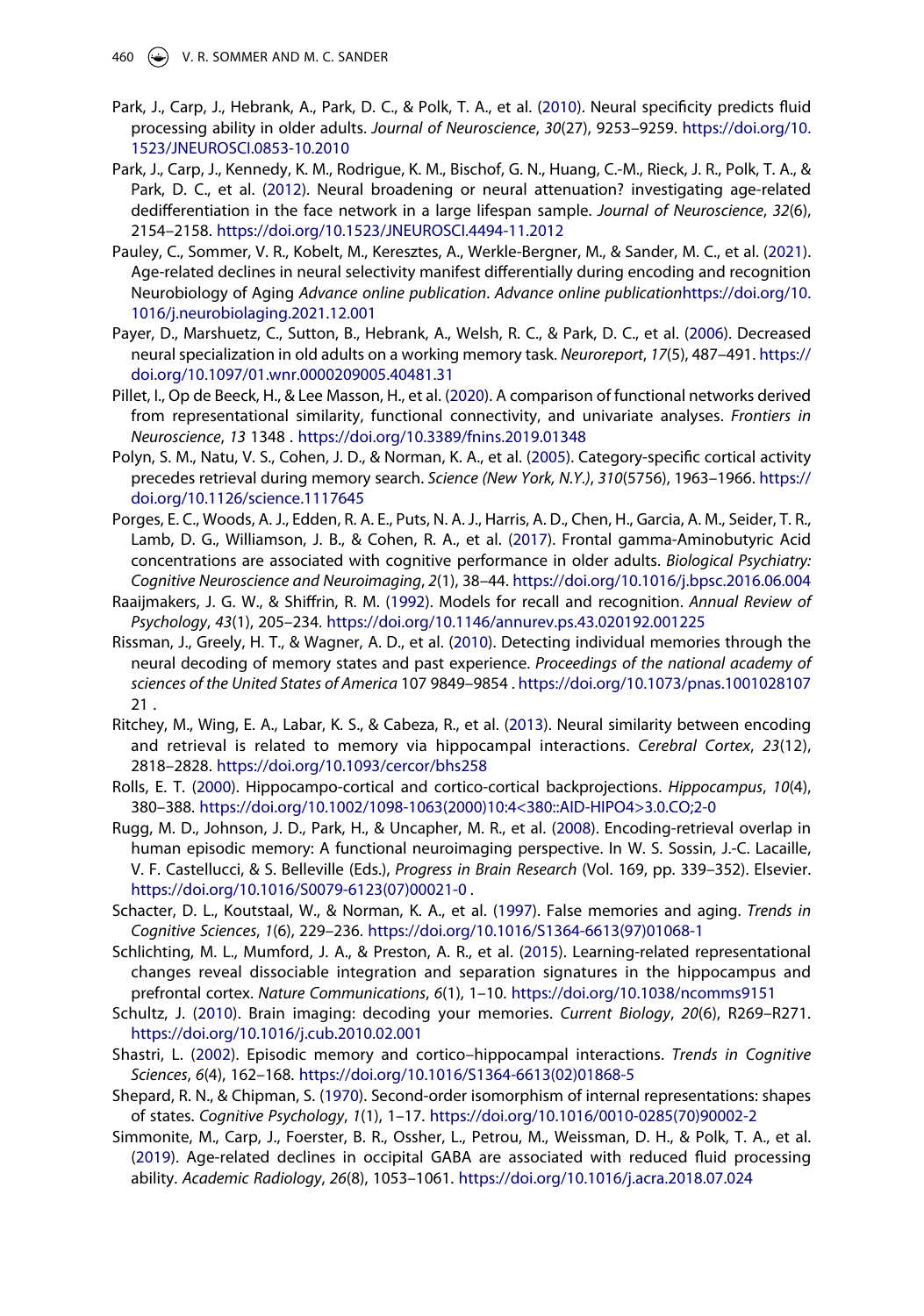- <span id="page-19-18"></span>Simmonite, M., & Polk, T. A [2021](#page-11-10) . (). Age-related declines in neural distinctiveness correlate across brain areas and result from both decreased reliability and increased confusability Aging, Neuropsychology, and Cognition . . <https://doi.org/10.1080/13825585.2021.1999383>
- <span id="page-19-8"></span>Smith, R. E. [\(2011\)](#page-5-3). Providing support for distinctive processing: the isolation effect in young and older adults. *Psychology and Aging*, *26*(3), 744–751. <https://doi.org/10.1037/a0022715>
- <span id="page-19-3"></span>Sommer, V. R., Fandakova, Y., Grandy, T. H., Shing, Y. L., Werkle-Bergner, M., & Sander, M. C., et al. ([2019](#page-2-1)). Neural pattern similarity differentially relates to memory performance in younger and older adults. *The Journal of Neuroscience*, *39*(41), 8089–8099. [https://doi.org/10.1523/JNEUROSCI.](https://doi.org/10.1523/JNEUROSCI.0197-19.2019) [0197-19.2019](https://doi.org/10.1523/JNEUROSCI.0197-19.2019)
- <span id="page-19-12"></span>Sommer, V. R., Mount, L., Weigelt, S., Werkle-Bergner, M., & Sander, M. C., et al. ([2021a\)](#page-10-3). Memory specificity is linked to repetition effects in event-related potentials across the lifespan. *Developmental Cognitive Neuroscience*, *48*, 100926. [https://doi.org/10.1016/j.dcn.](https://doi.org/10.1016/j.dcn.2021.100926) [2021.100926](https://doi.org/10.1016/j.dcn.2021.100926)
- <span id="page-19-0"></span>Sommer, V. R., Mount, L., Weigelt, S., Werkle-Bergner, M., & Sander, M. C., et al. ([2021b](#page-2-10)). Spectral pattern similarity analysis: tutorial and application in developmental cognitive neuroscience. In *PsyArXiv*. <https://doi.org/10.31234/osf.io/87hpb>
- <span id="page-19-14"></span>St-Laurent, M., Abdi, H., Bondad, A., & Buchsbaum, B. R., et al. [\(2014](#page-10-4)). Memory reactivation in healthy aging: evidence of stimulus-specific dedifferentiation. *Journal of Neuroscience*, *34*(12), 4175–4186. <https://doi.org/10.1523/JNEUROSCI.3054-13.2014>
- <span id="page-19-17"></span>St-Laurent, M., Abdi, H., Burianová, H., & Grady, C. L., et al. ([2011](#page-11-1)). Influence of aging on the neural correlates of autobiographical, episodic, and semantic memory retrieval. *Journal of Cognitive Neuroscience*, *23*(12), 4150–4163. [https://doi.org/10.1162/jocn\\_a\\_00079](https://doi.org/10.1162/jocn_a_00079)
- <span id="page-19-9"></span>Staresina, B. P., Henson, R. N. A., Kriegeskorte, N., & Alink, A., et al. ([2012](#page-7-8)). Episodic reinstatement in the medial temporal lobe. *Journal of Neuroscience*, *32*(50), 18150–18156. [https://doi.org/10.1523/](https://doi.org/10.1523/JNEUROSCI.4156-12.2012) [JNEUROSCI.4156-12.2012](https://doi.org/10.1523/JNEUROSCI.4156-12.2012)
- <span id="page-19-15"></span>Thakral, P. P., Wang, T. H., & Rugg, M. D., et al. ([2017](#page-11-11)). Decoding the content of recollection within the core recollection network and beyond. *Cortex* 91 101–113 . [https://doi.org/10.1016/j.cortex.2016.](https://doi.org/10.1016/j.cortex.2016.12.011) [12.011](https://doi.org/10.1016/j.cortex.2016.12.011)
- <span id="page-19-10"></span>Tompary, A., Duncan, K., & Davachi, L., et al. [\(2016](#page-7-8)). High-resolution investigation of memory-specific reinstatement in the hippocampus and perirhinal cortex. *Hippocampus*, *26*(8), 995–1007. [https://](https://doi.org/10.1002/hipo.22582) [doi.org/10.1002/hipo.22582](https://doi.org/10.1002/hipo.22582)
- <span id="page-19-13"></span>Toner, C. K., Pirogovsky, E., Kirwan, C. B., & Gilbert, P. E., et al. ([2009](#page-10-3)). Visual object pattern separation deficits in nondemented older adults. *Learning & Memory*, *16*(5), 338–342. [https://doi.org/10.](https://doi.org/10.1101/lm.1315109) [1101/lm.1315109](https://doi.org/10.1101/lm.1315109)
- <span id="page-19-16"></span>Trelle, A. N., Henson, R. N., & Simons, J. S., et al. [\(2019\)](#page-11-12). Neural evidence for age-related differences in representational quality and strategic retrieval processes. *Neurobiology of Aging*, *84*, 50–60. <https://doi.org/10.1016/j.neurobiolaging.2019.07.012>
- <span id="page-19-1"></span>Treves, A. ([2007](#page-2-2)). Coding and representation: Time, space, history and beyond Roediger, H. L., Dudai, Y., and Fitzpatrick, S. M. In *Science of Memory: Concepts* (pp. 55–58). Oxford University Press.
- <span id="page-19-4"></span>Tulving, E., & Bower, G. H. ([1974](#page-3-3)). The logic of memory representations. *Psychology of Learning and Motivation*, *8*, 265–301. [https://doi.org/10.1016/S0079-7421\(08\)60457-0](https://doi.org/10.1016/S0079-7421(08)60457-0)
- <span id="page-19-6"></span>Tulving, E., & Donaldson, W. (Eds.). [\(1972\)](#page-4-5). *Organization of Memory*. Academic Press.
- <span id="page-19-2"></span>van Gerven, M. A. J. ([2016](#page-2-6)). A primer on encoding models in sensory neuroscience. *Journal of Mathematical Psychology* 76 172–183 . <https://doi.org/10.1016/j.jmp.2016.06.009>
- <span id="page-19-5"></span>Vetter, P., Smith, F. W., & Muckli, L., et al. ([2014](#page-3-6)). Decoding sound and imagery content in early visual cortex. *Current Biology*, *24*(11), 1256–1262. <https://doi.org/10.1016/j.cub.2014.04.020>
- <span id="page-19-7"></span>Visser, R. M., Scholte, H. S., Beemsterboer, T., & Kindt, M., et al. [\(2013](#page-5-6)). Neural pattern similarity predicts long-term fear memory. *Nature Neuroscience*, *16*(4), 388–390. <https://doi.org/10.1038/nn.3345>
- <span id="page-19-11"></span>Voss, M. W., Erickson, K. I., Chaddock, L., Prakash, R. S., Colcombe, S. J., Morris, K. S., Doerksen, S., Hu, L., McAuley, E., & Kramer, A. F., et al. ([2008](#page-9-8)). Dedifferentiation in the visual cortex: an fMRI investigation of individual differences in older adults. *Brain Research*, *1244*, 121–131. [https://doi.](https://doi.org/10.1016/j.brainres.2008.09.051) [org/10.1016/j.brainres.2008.09.051](https://doi.org/10.1016/j.brainres.2008.09.051)